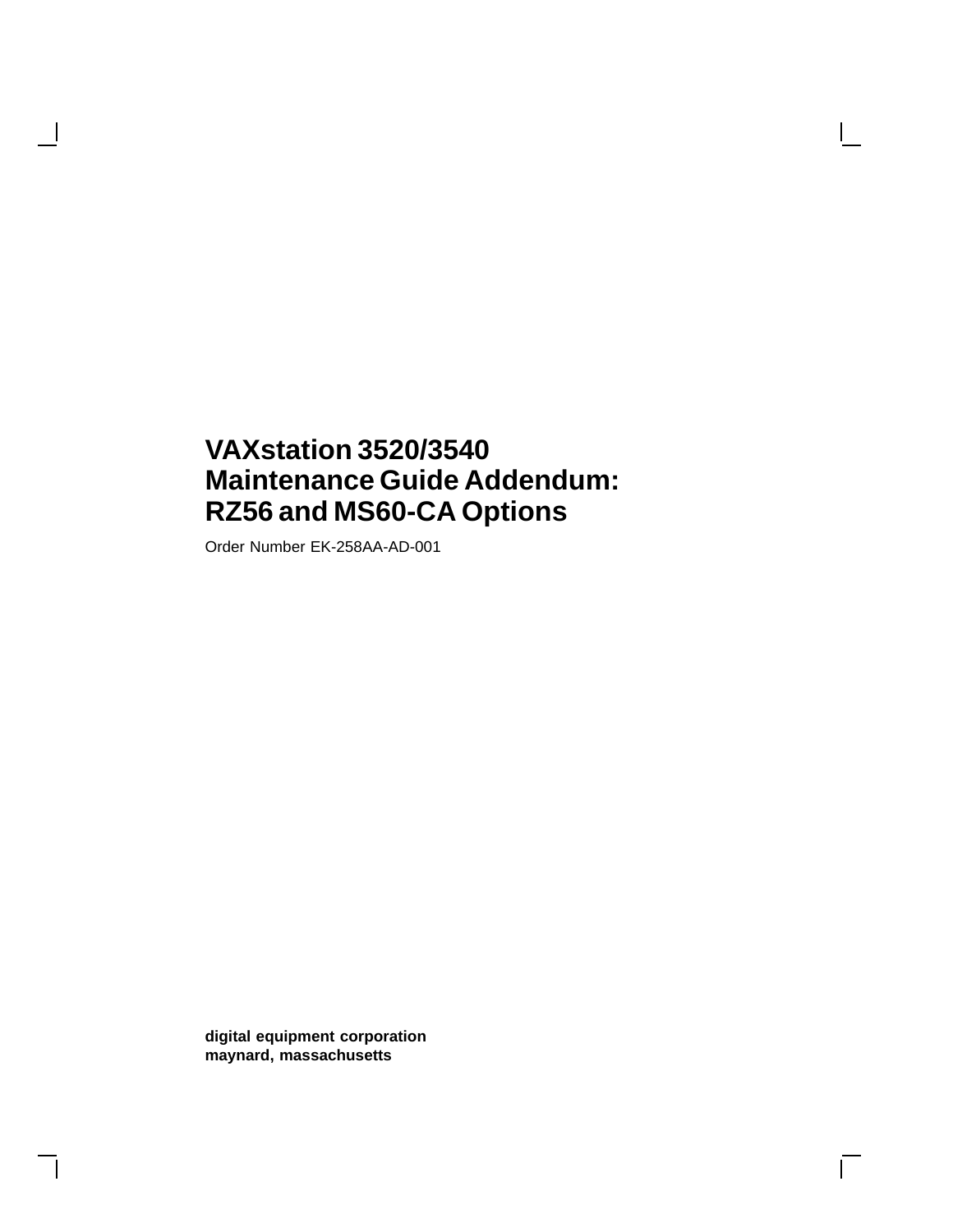#### **First Edition, October 1989**

The information in this document is subject to change without notice and should not be construed as a commitment by Digital Equipment Corporation. Digital Equipment Corporation assumes no responsibility for any errors that may appear in this document.

The software described in this document is furnished under a license and may be used or copied only in accordance with the terms of such license.

No responsibility is assumed for the use or reliability of software on equipment that is not supplied by Digital Equipment Corporation or its affiliated companies.

Copyright © by Digital Equipment Corporation 1989

All Rights Reserved. Printed in U.S.A.

The following are trademarks of Digital Equipment Corporation:

DEC DIBOL UNIBUS DEC/CMS EduSystem VAX EduSystem  $\begin{tabular}{llllll} \bf DEC/MMS & & \bf IAS & & \bf VAXcluster \\ \bf DECnet & & \bf MASSBUS & & \bf VMS \end{tabular}$ MASSBUS VM<br>PDP VT DECsystem-10 DECSYSTEM–20 PDT DECUS RSTS<br>DECwriter RSX

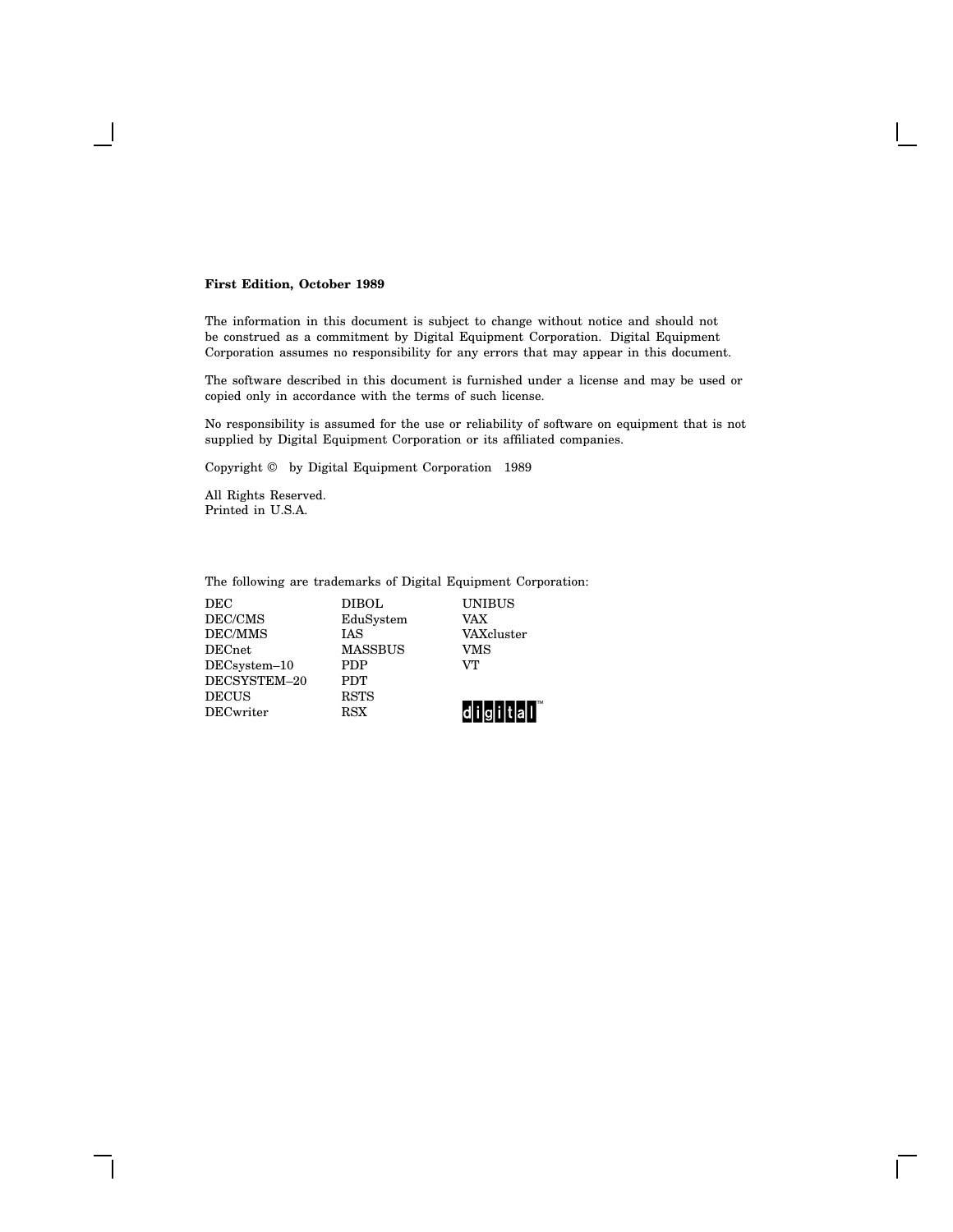1

 $\mathbf{L}$ 

## **MS60-CA Memory Module**

The MS60-CA (Figure 1–1) is a double-sided 32 megabytes (Mbytes) memory for VAXstation 3520/3540 systems. The MS60-CA has the capability of performing dynamic random access (DRAM) single bit error correction and double bit error detection. Similar to other MS60 memories, the MS60-CA can perform self-test and initialization of its DRAM array.

Four MS60 memory modules can be installed in a VAXstation 3520/3540 workstation. With four MS60-CA modules installed, memory capacity of 128 Mbytes can be achieved.

#### **NOTE**

**The MS60-CA memory module** *does not* **have battery backup capability. Any VAXstation power loss destroys data stored in memory.**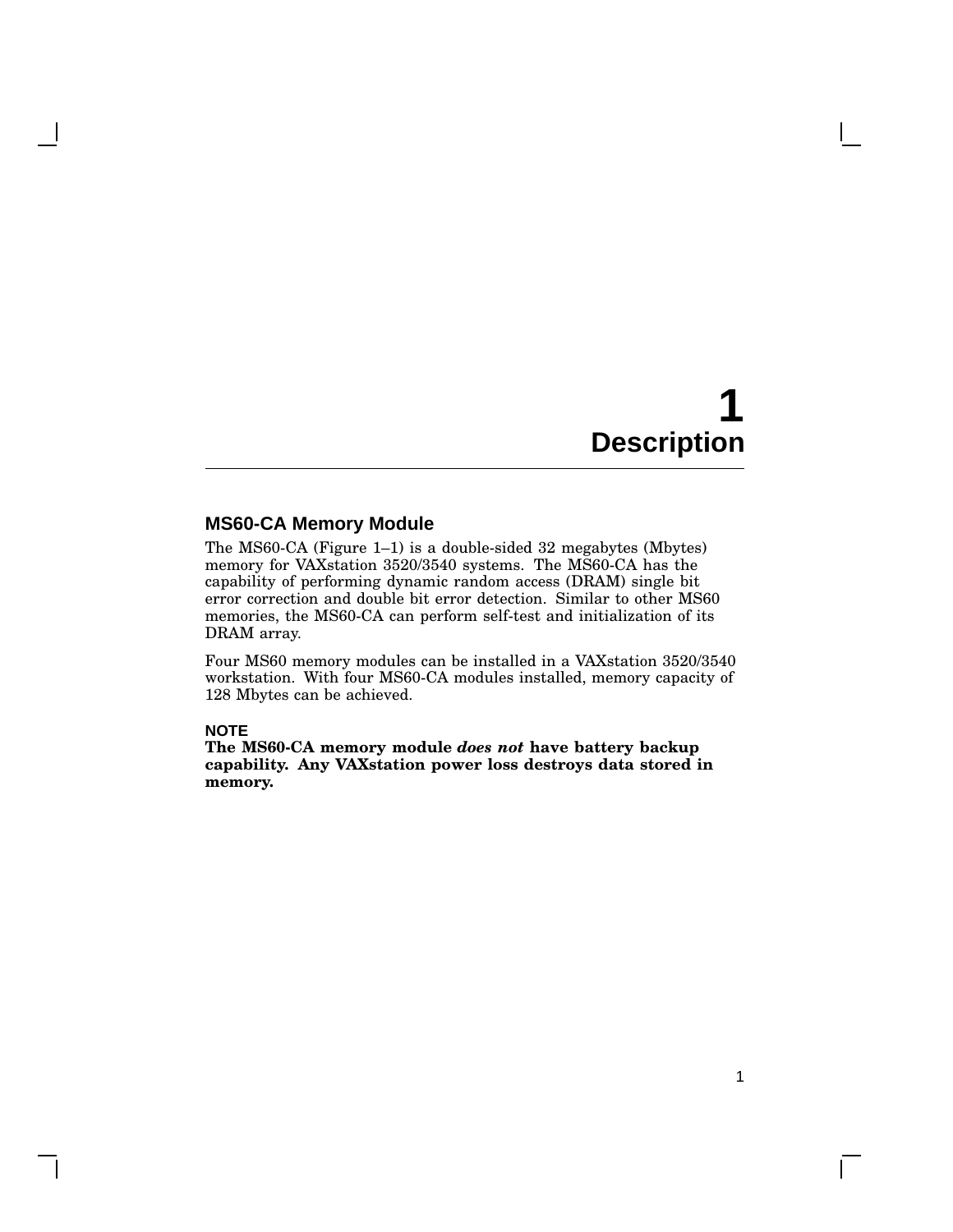

DEFM060

## **Figure 1–1 MS60-CA Memory Module**

## **RZ56 Disk Drive**

The RZ56 disk drive is a full-height (13 cm/5.25 in), high performance fixed-disk drive. This disk drive stores up to 665 Mbytes of data with the small computer systems interface (SCSI). The disk drive is a randomaccess, rotating memory device, which stores data in fixed-length blocks of 512 bytes on 130 millimeter thin film rigid media disks. The storage medium contained within the RZ56 disk drive is in a fixed, non-operatorremovable configuration.

Figure 1–2 shows the drive and its major components.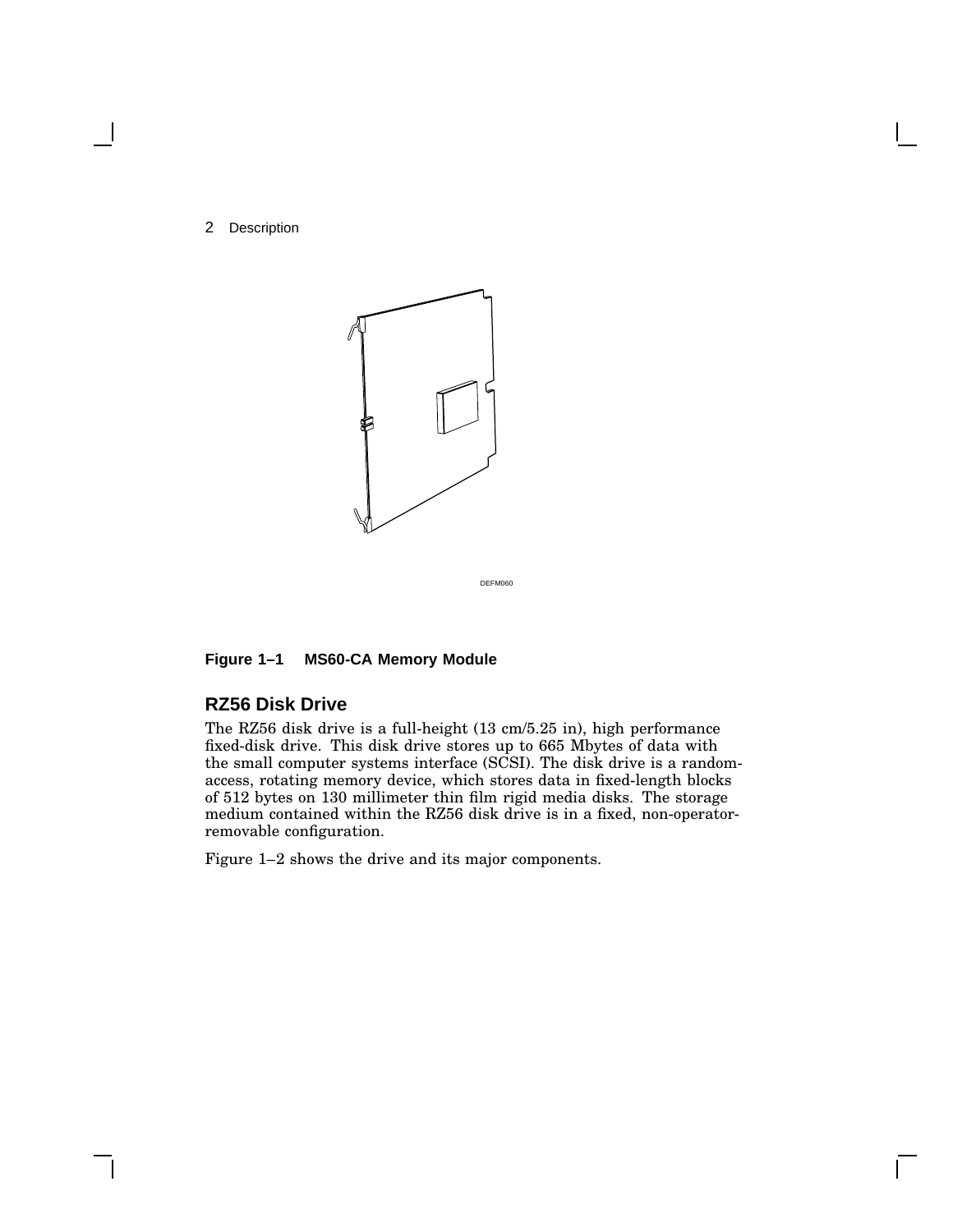$\mathbf{I}$ 



# **Figure 1–2 RZ56 Disk Drive**

The following tables list the various specifications for the RZ56 disk drive. Table 1–1 lists the drive dimensions. Table 1–2 lists the general specifications. Table 1–3 lists the operating conditions. Table 1–4 lists the nonoperating conditions.

| Table 1-1 RZ56 Disk Drive Dimensions |
|--------------------------------------|
|--------------------------------------|

|                | Weight            | Height            | Width              | Depth             |
|----------------|-------------------|-------------------|--------------------|-------------------|
| Internal drive | $3.78 \text{ kg}$ | $8.25 \text{ cm}$ | $14.60 \text{ cm}$ | $20.0 \text{ cm}$ |
|                | 8.4 lbs           | $3.25$ in         | $5.75$ in          | $8.0$ in          |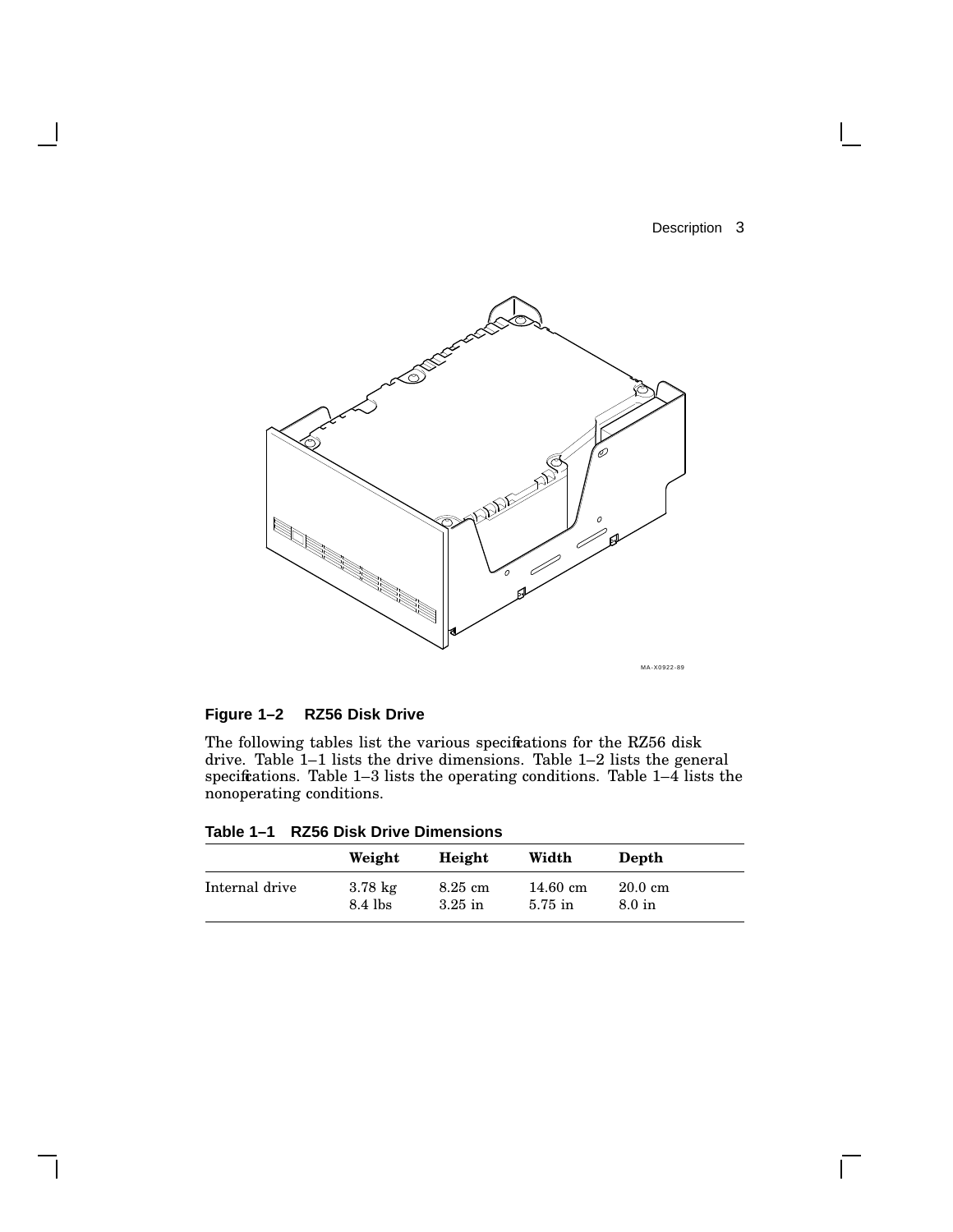$\blacksquare$ 

# **Table 1–2 RZ56 Disk Drive Specifications**

| Capacity                        | 665.17 Mbytes                             |
|---------------------------------|-------------------------------------------|
| Per surface                     | $50.9\text{ }\mathrm{Mbps}$               |
| Per track                       | 31,248                                    |
| Per block                       | 512 bytes                                 |
| Blocks per track                | 54                                        |
| Blocks per drive                | 1,299,174                                 |
| Spare blocks per cylinder       | 11                                        |
| Spare blocks per drive          | 20,316                                    |
| Space cylinders                 | 3                                         |
| Transfer rate to/from media     | 1.25 Mbytes/s                             |
| Bus asynchronous mode           | 1.6 Mbytes/s                              |
| Bus synchronous mode            | 4.0 Mbytes/s                              |
| Seek time track to track        | $\leq$ 4 msec                             |
| Seek time average               | $\epsilon$ = 16 msec                      |
| Seek time maximum               | $\epsilon$ = 35 msec                      |
| Average rotational latency      | $8.3 \text{ msec}$                        |
| Rotational speed                | 3600 RPM ±0.5%                            |
| Start time maximum              | 20 <sub>sec</sub>                         |
| Stop time maximum               | $20 \text{ sec}$                          |
| Interleave                      | 1:1                                       |
| Bus latency maximum             | $600$ usec                                |
| Heat dissipation                | 28 W (typical)<br>32 W (random seek mode) |
| Recording density (bpi at ID)   | 31,846                                    |
| Track density (tpi)             | 1440                                      |
| Tracks/surface (unformatted)    | 1632                                      |
| Tracks/surface (formatted)      | 1626                                      |
| R/W heads                       | 15                                        |
| Disks                           | 8                                         |
| Time to process ECC (512 bytes) | $\epsilon$ = 100 msec                     |

 $\mathbf{I}$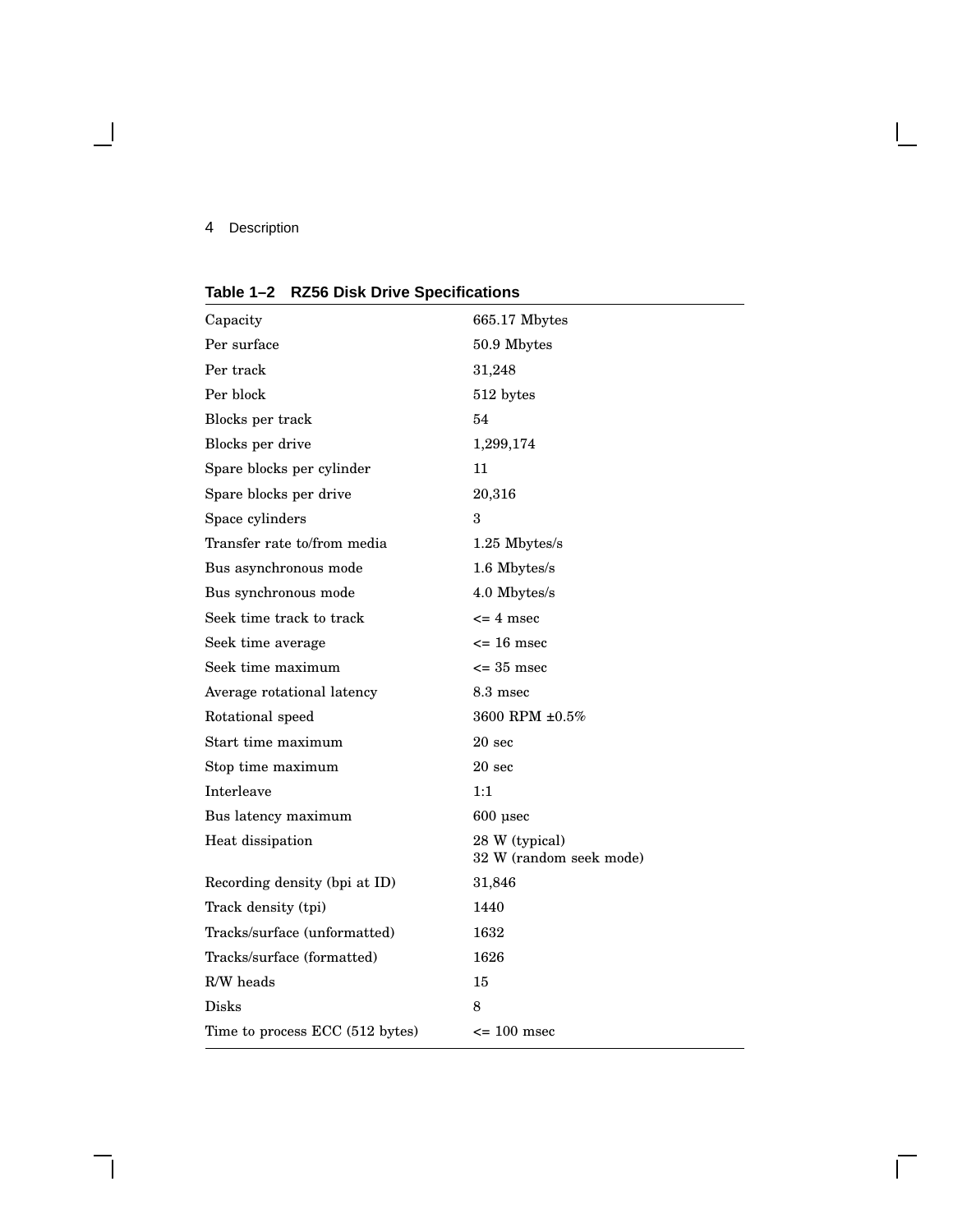$\mathbf{L}$ 

## **Table 1–3 RZ56 Disk Drive Operating Condition**

| Temperature range <sup>1</sup> | 10° C to 55° C (50° F to 131° F)                                                         |
|--------------------------------|------------------------------------------------------------------------------------------|
| Relative humidity              | $8\%$ to $80\%$                                                                          |
| Maximum wet bulb temperature   | $25.6^{\circ}$ C (78 $^{\circ}$ F), noncondensing                                        |
| Minimum dew point temperature  | $2^{\circ}$ C (36 $^{\circ}$ F)                                                          |
| Altitude                       | $-304$ to 4600 m $(-1000)$ to 15000 ft) at 36 <sup>°</sup><br>C $(96^{\circ} \text{ F})$ |

<sup>1</sup>Reduce maximum temperature by 1.8° C (3.24° F) for each 1000 meter increase in altitude.

# **Table 1–4 RZ56 Disk Drive Nonoperating Condition**

| Temperature range             | $-40^{\circ}$ C to 66° C (-40° F to 151° F)                                         |
|-------------------------------|-------------------------------------------------------------------------------------|
| Relative humidity             | $8\%$ to $80\%$                                                                     |
| Maximum wet bulb temperature  | $46^{\circ}$ C (115 $^{\circ}$ F), packaged, noncondensing                          |
| Minimum dew point temperature | $2^{\circ}$ C (36 $^{\circ}$ F)                                                     |
| Altitude                      | $-304$ to 12,300 m $(-1000$ ft to 40,000 ft) at<br>$36^{\circ}$ C (96 $^{\circ}$ F) |

For additional information on the RZ56 drive, refer to the *RZ56 Disk Drive Service Manual* (EK-RZ56-SV).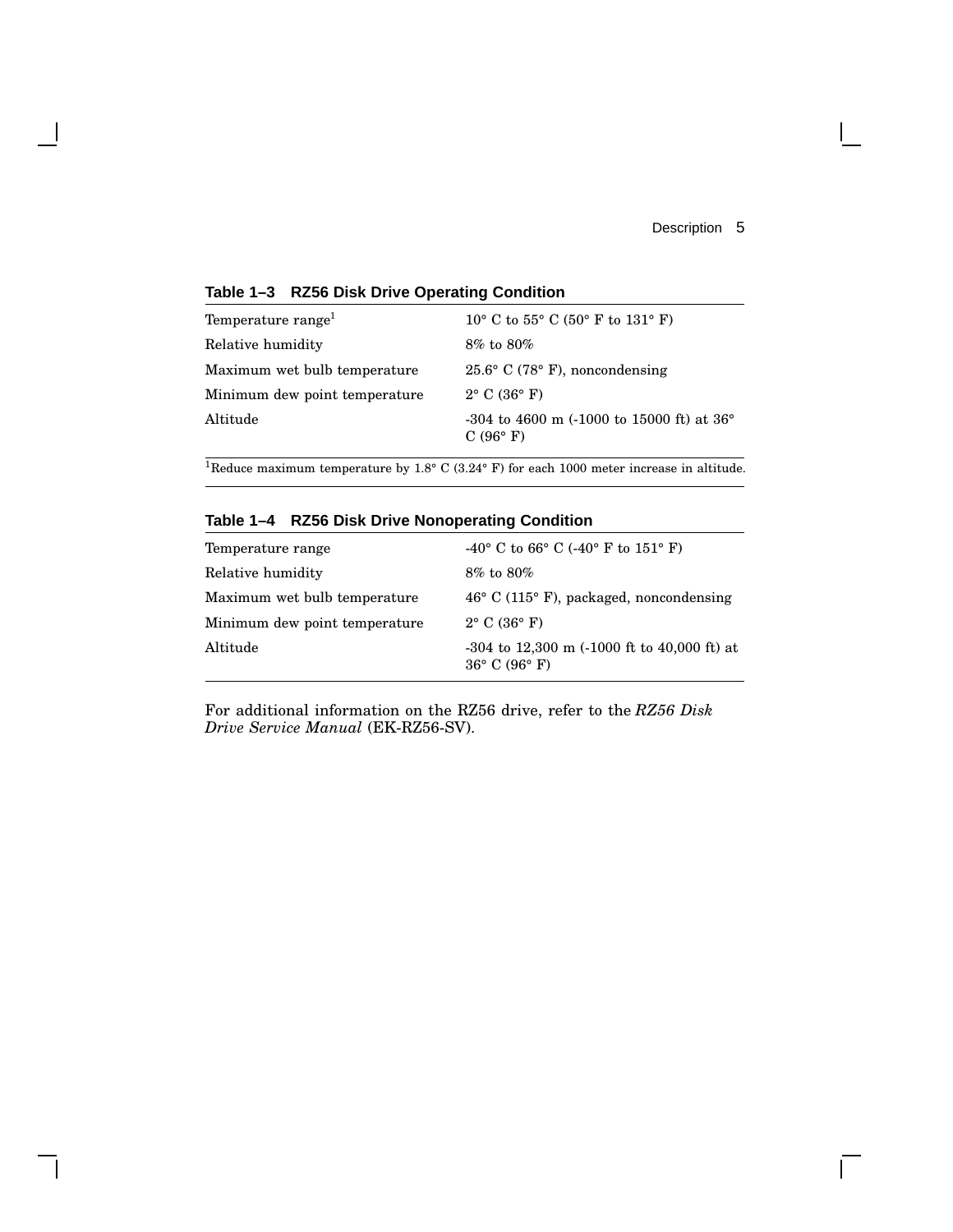This chapter describes how to unpack, inspect, and install the MS60- CA memory module and RZ56 disk drive options for the VAXstation 3520/3540 workstation.

#### **NOTE**

**It is the customer's responsibility to back up software before a Digital service representative arrives at the customer's site. This step is very important to ensure that data is not lost during any service process. The customer should also shut down the workstation software. Before installing options, confirm that the customer has completed both of these tasks.**

### **Unpacking and Inspecting the Options**

When inspecting an option kit, look for external damage to the shipping container, such as dents, holes, or crushed corners. If any damage is apparent, write a note describing the damage on the packing slip before proceeding.

Following antistatic procedures, carefully open the shipping container and remove the contents.

Remove the option from its antistatic bag or packing materials and inspect it for shipping damage. If any part in the option kit is damaged or missing, notify the customer before proceeding.

#### **Testing the System**

Before installing any option, you should test the existing VAXstation 3520/3540 workstation to verify that it is running properly.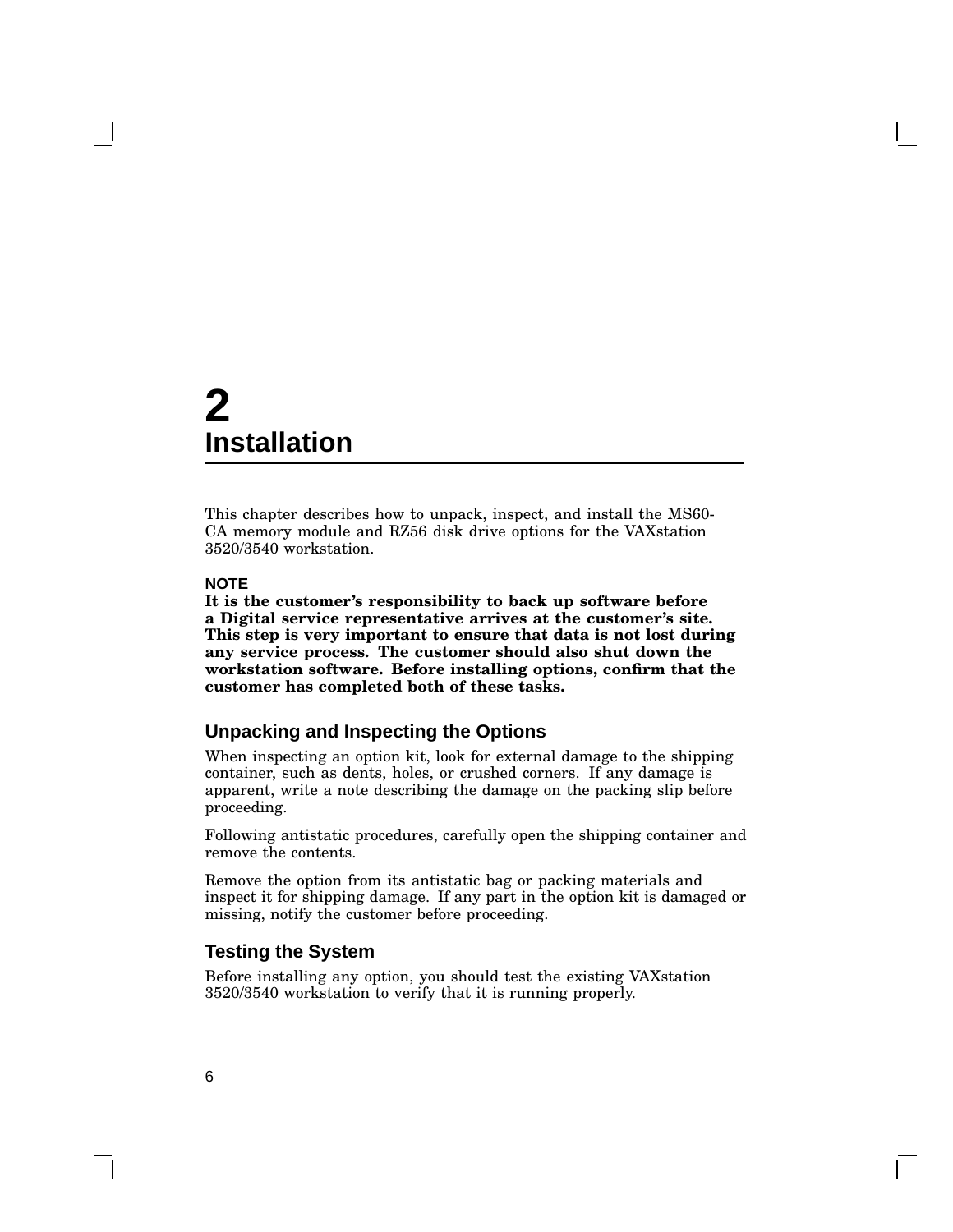## **Testing the Present Configuration**

Press the restart/run button on the control panel. This initiates the power-up self-test.

If the self-test did not conclude successfully, refer to Chapter 2 of the *VAXstation 3520/3540 Maintenance Guide* and correct any problems before continuing with the installation.

If the self-test succeeds, turn the power off and remove any covers as necessary. Refer to Chapter 3 of the *VAXstation 3520/3540 Maintenance Guide* for detailed instructions.

## **Testing the New Configuration**

After installing an option, test the new configuration by pressing the restart/run button. The workstation checks its new configuration and performs a power-up self-test.

If an error code is displayed, check the cable connections. Run the powerup self-test again. If an error still occurs, follow the troubleshooting procedures described in Chapter 2 of the maintenance guide.

#### **Installing the MS60-CA Memory Module**

Install the MS60-CA memory module in slot 5, 6, or 9 of the card cage. If the module is factory installed, it will be installed in slot 8.

Perform the following procedure to install the memory module.

#### **NOTE**

#### **Adhere to antistatic procedures during installation.**

- 1. Turn off the workstation
- 2. Remove the workstation front cover and I/O cover to gain access to the card cage.

#### **NOTE**

#### **See Chapter 3 of the** *VAXstation 3520/3540 Maintenance Guide* **for instructions on how to remove the workstation covers.**

- 3. Slide the memory module into slot 5, 6, or 9 of the card cage and lock it into place by simultaneously pushing down on the top release lever and pulling up on the bottom release lever.
- 4. Replace the I/O cover.
- 5. Turn on the workstation.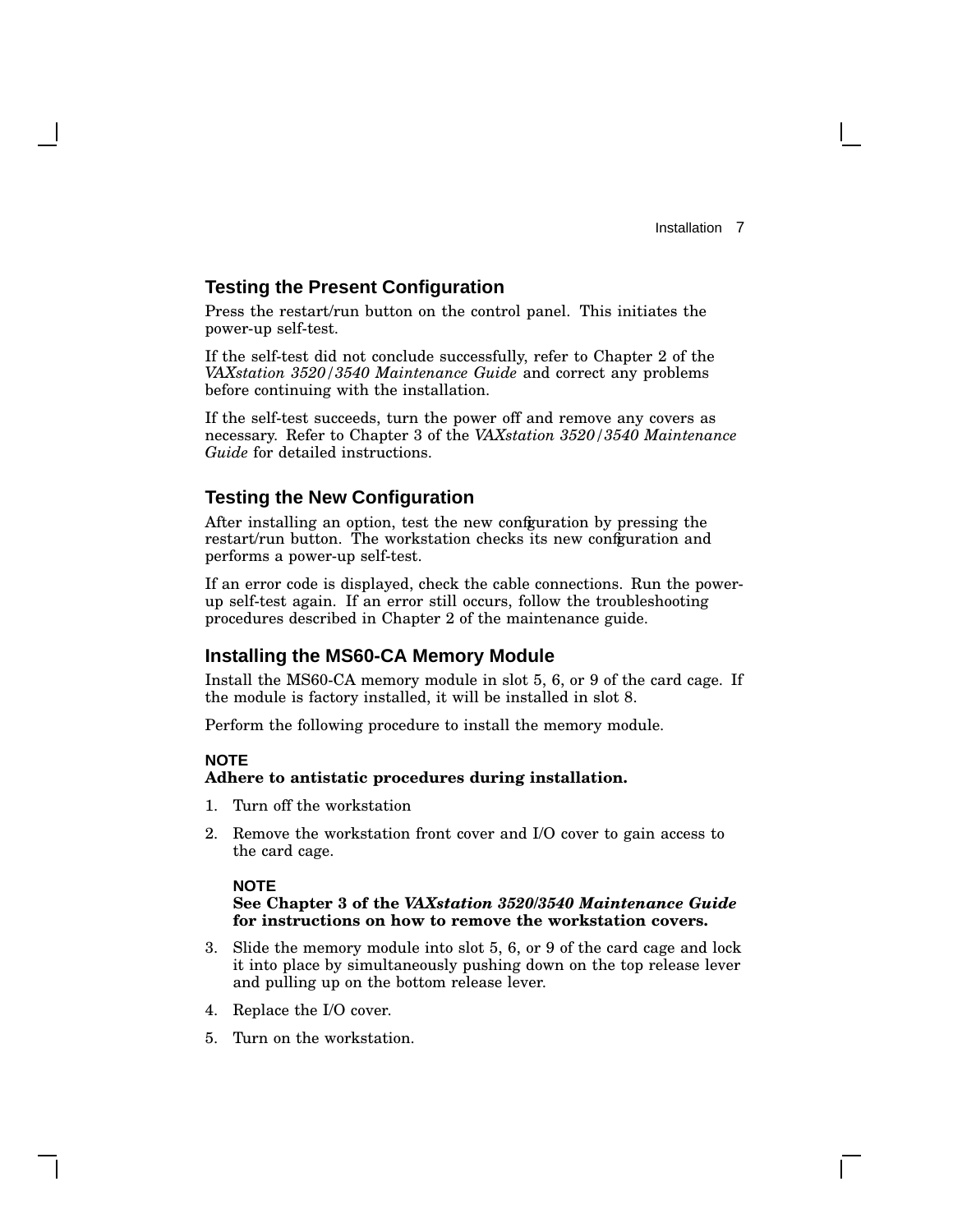- 8 Installation
- 6. Test the new configuration.
- 7. Replace the front cover.

# **Installing the RZ56 Disk Drive**

Before installing an RZ56 hard disk drive, you must install slide supports on the drive so that you can slide the drive in and out of the drive slot. Slide supports consist of top and bottom drive mounting brackets (attached to the drive) and top and bottom drive shock mounts (attached to the mass storage area).

If drive shock mounts are already installed on the workstation, it is important to remove them and install the drive shock mounts that came with the RZ56 drive option kit.

#### **Installing the Drive Shock Mount**

Do the following steps to install the drive shock mount:

#### **NOTE**

**See Chapter 3 of the** *VAXstation 3520/3540 Maintenance Guide* **for instructions on how to remove the workstation covers.**

- 1. Turn off the workstation.
- 2. Attach the top shock mounts by positioning each shock mount so the screws on the mount go into the captive nuts on the roof of the mass storage area. Tighten screws.

#### **NOTE**

#### **One of the bottom shock mounts has a thin metal finger that must be attached between the back screw and the system unit frame to ground the shock mount to the chassis.**

3. Attach two of the bottom shock mounts to the bottom of the drive slot by positioning each shock mount so the screws on the mount go into the captive nuts on the floor of the mass storage area (Figure 2–1). Tighten screws.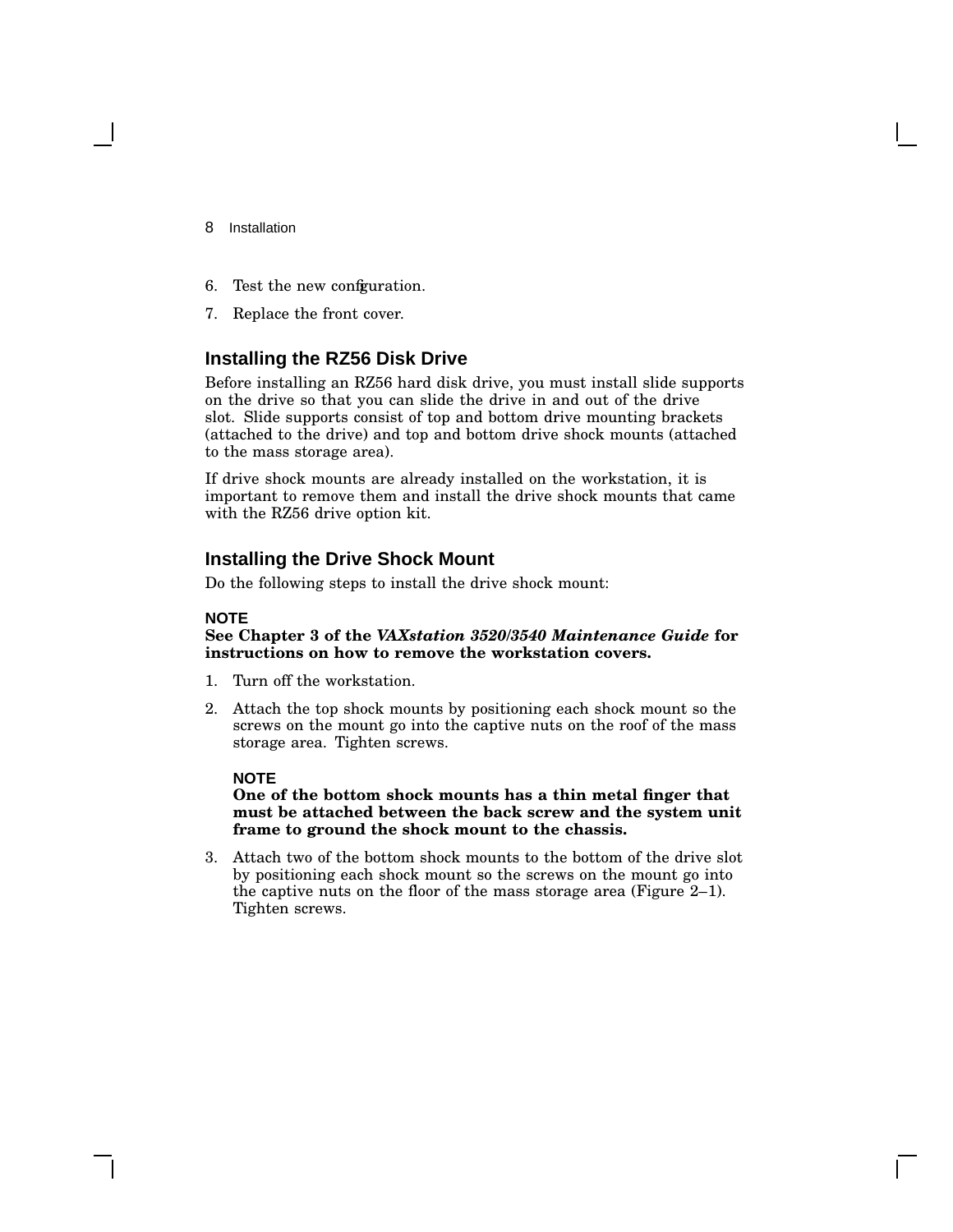$\mathbf{I}$ 



**Figure 2–1 Installing the Drive Shock Mounts**

# **Installing the Drive Mounting Brackets**

There are two different ways of installing drive mounting brackets:

- On an RZ56 disk drive to be installed in the rightmost drive slot (no tape drive)
- On an RZ56 disk drive to be installed in any slot **except** the rightmost slot.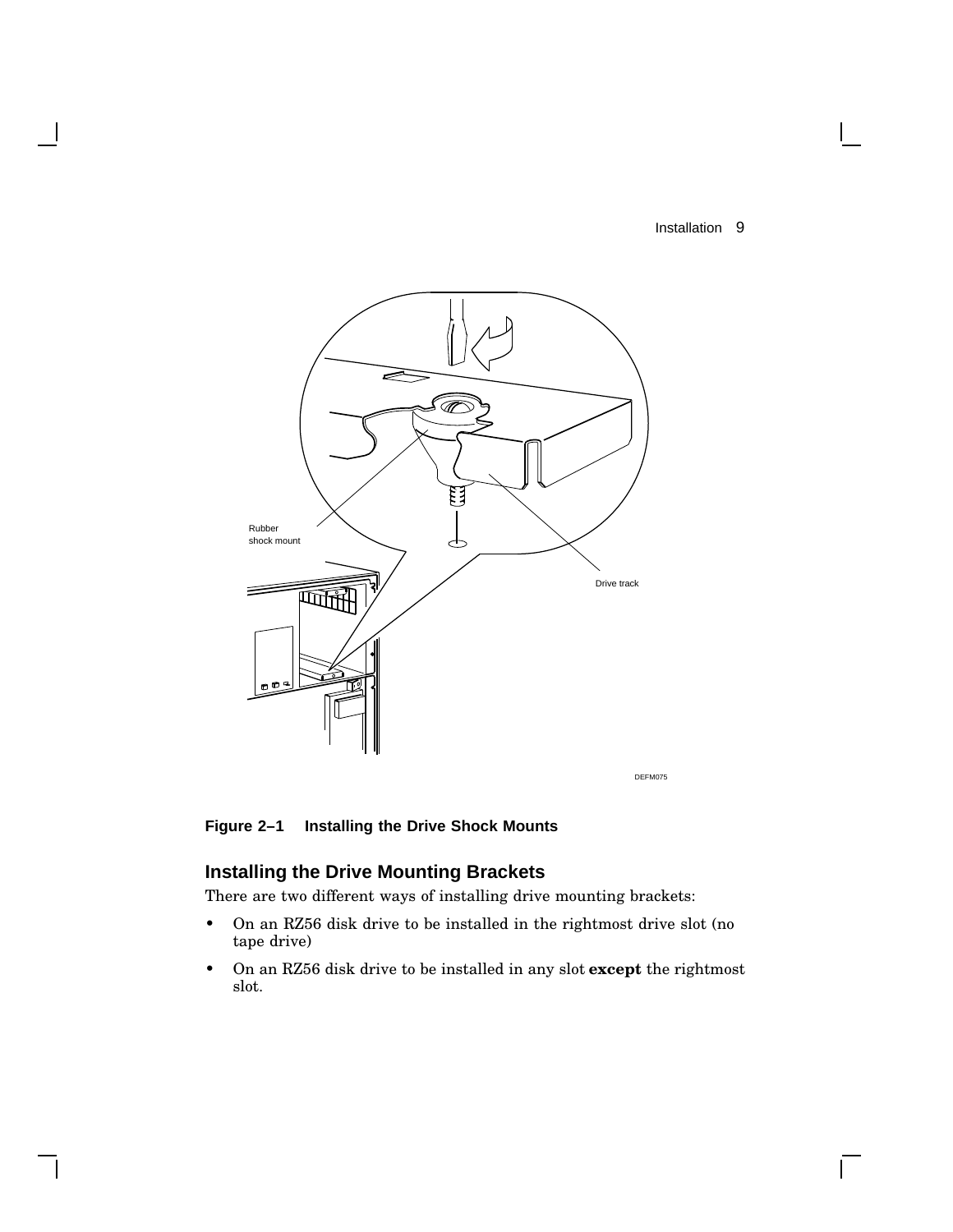#### **Installing the Drive Mounting Brackets for the Rigthmost Slot**

Do the following steps to install the drive mounting brackets on an RZ56 drive that will reside in the rightmost drive slot.

- 1. Attach the top bracket to the top of the drive, using two screws (Figure 2–2).
- 2. Attach the bottom bracket to the bottom of the drive, using two screws.



#### **Figure 2–2 Installing Drive Mounting Brackets on an RZ56 Drive for the Rightmost Slot**

#### **Installing Drive Mounting Brackets for Any Slot Except the Rightmost Slot**

Do the following steps to install drive mounting on an RZ56 drive that will reside in any slot **except** the rightmost drive slot.

1. Attach the top bracket to the top of the drive, using two screws (Figure 2–3).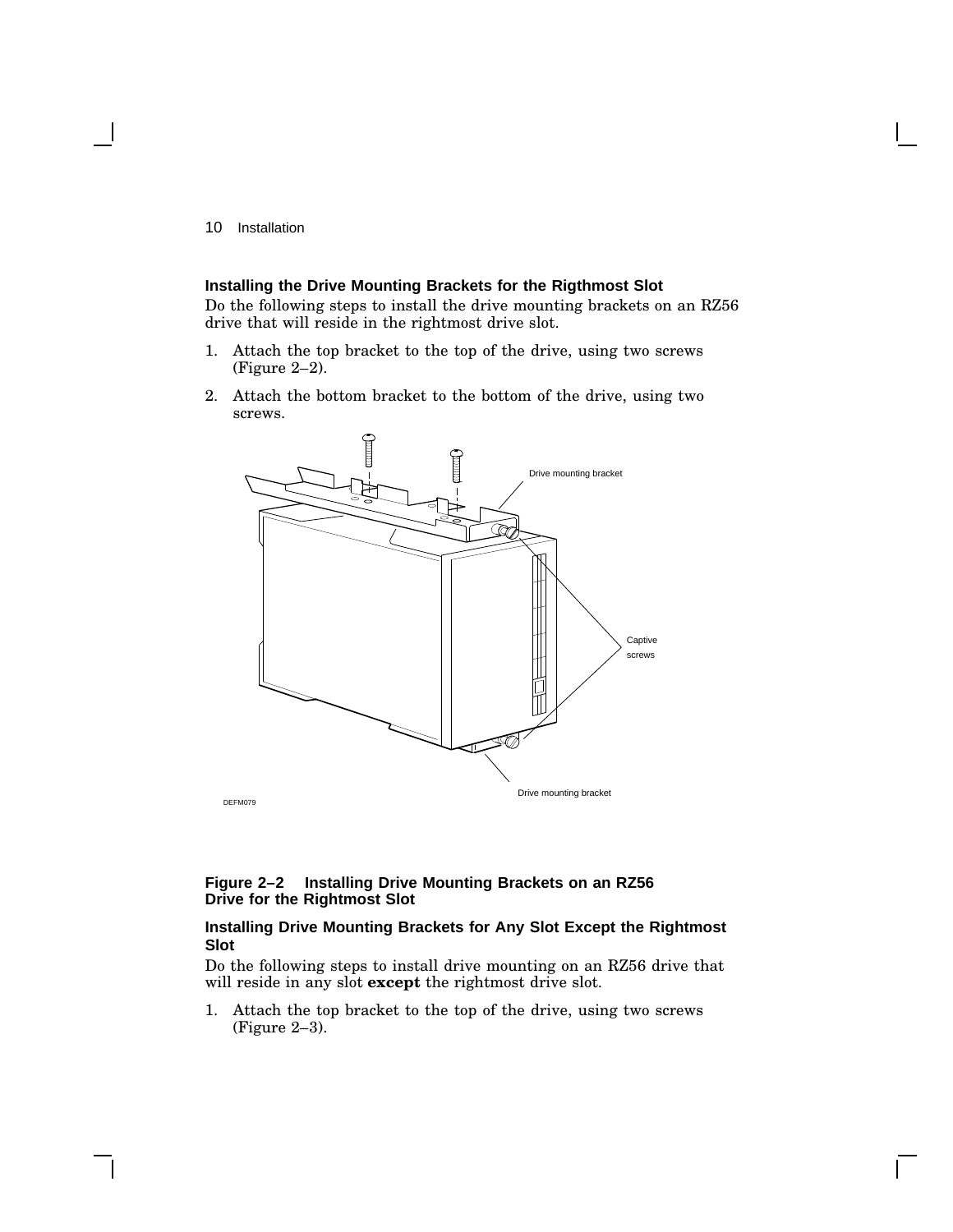2. Attach the bottom bracket to the bottom of the drive, using two screws.



**Figure 2–3 Installing Drive Mounting Brackets on an RZ56 Drive for Any Slot Except the Rightmost Slot**

## **Configuring the RZ56 Disk Drive**

The RZ56 disk drive is preformatted at the factory to provide a storage capacity of 655 Mbytes. The workstation can hold up to four RZ56 drives in the mass storage area.

Always install and number RZ56 drives from right to left, starting with drive 0 and using drive jumpers to the set drive ID value. Before installing an RZ56 drive, the drive must be configured for a unique SCSI ID address. The following SCSI configuration displays on the screen when you type **show scsi** at the workstation prompt to find an open ID address for the drive.

CPUxx >>> show SCSI

DEFM080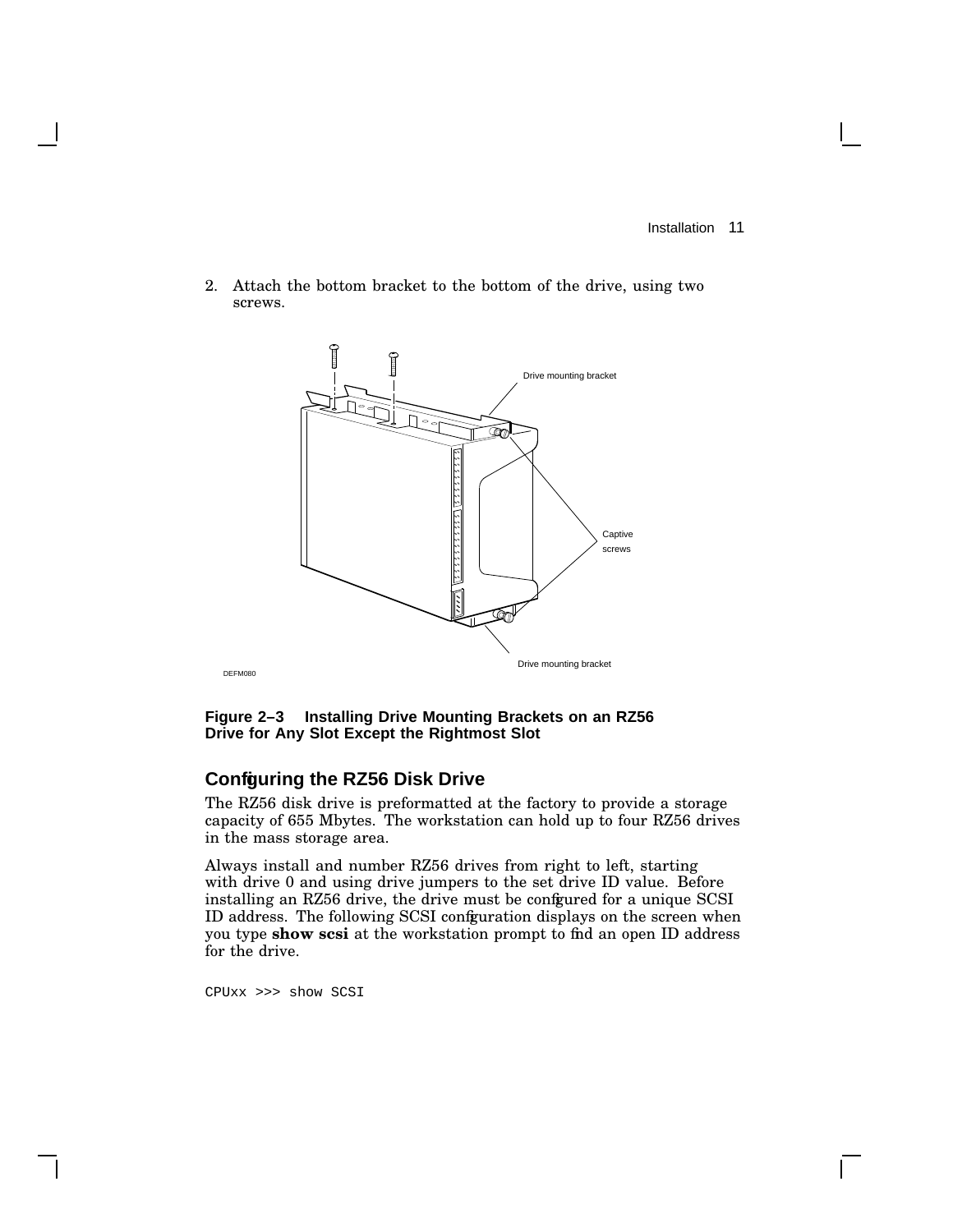$\blacksquare$ 

Use Table 2–1 to set the correct disk drive ID value on the RZ56 drive.

| Jumper<br><b>Settings</b> |                            |          |          |  |
|---------------------------|----------------------------|----------|----------|--|
| <b>Drive</b><br>ID        | 1                          | $\bf{2}$ | $\bf{3}$ |  |
| $\boldsymbol{0}$          | Out                        | Out      | Out      |  |
| $\mathbf{1}$              | $\mathop{\rm In}\nolimits$ | Out      | Out      |  |
| $\,2$                     | Out                        | In       | Out      |  |
| 3                         | $\mathop{\rm In}\nolimits$ | In       | Out      |  |
| $\overline{\mathbf{4}}$   | Out                        | Out      | $\rm In$ |  |
| $\sqrt{5}$                | $\mathop{\rm In}\nolimits$ | Out      | $\rm In$ |  |
| 6                         | Out                        | $\rm In$ | $\rm In$ |  |
| 7                         | $\mathop{\rm In}\nolimits$ | In       | $\rm In$ |  |

**Table 2–1 RZ56 Disk Drive SCSI ID Settings**

Figure 2–4 shows where to set the jumper settings on the drive. Jumper setting 1 is the bottom row of pins.

 $\overline{\Gamma}$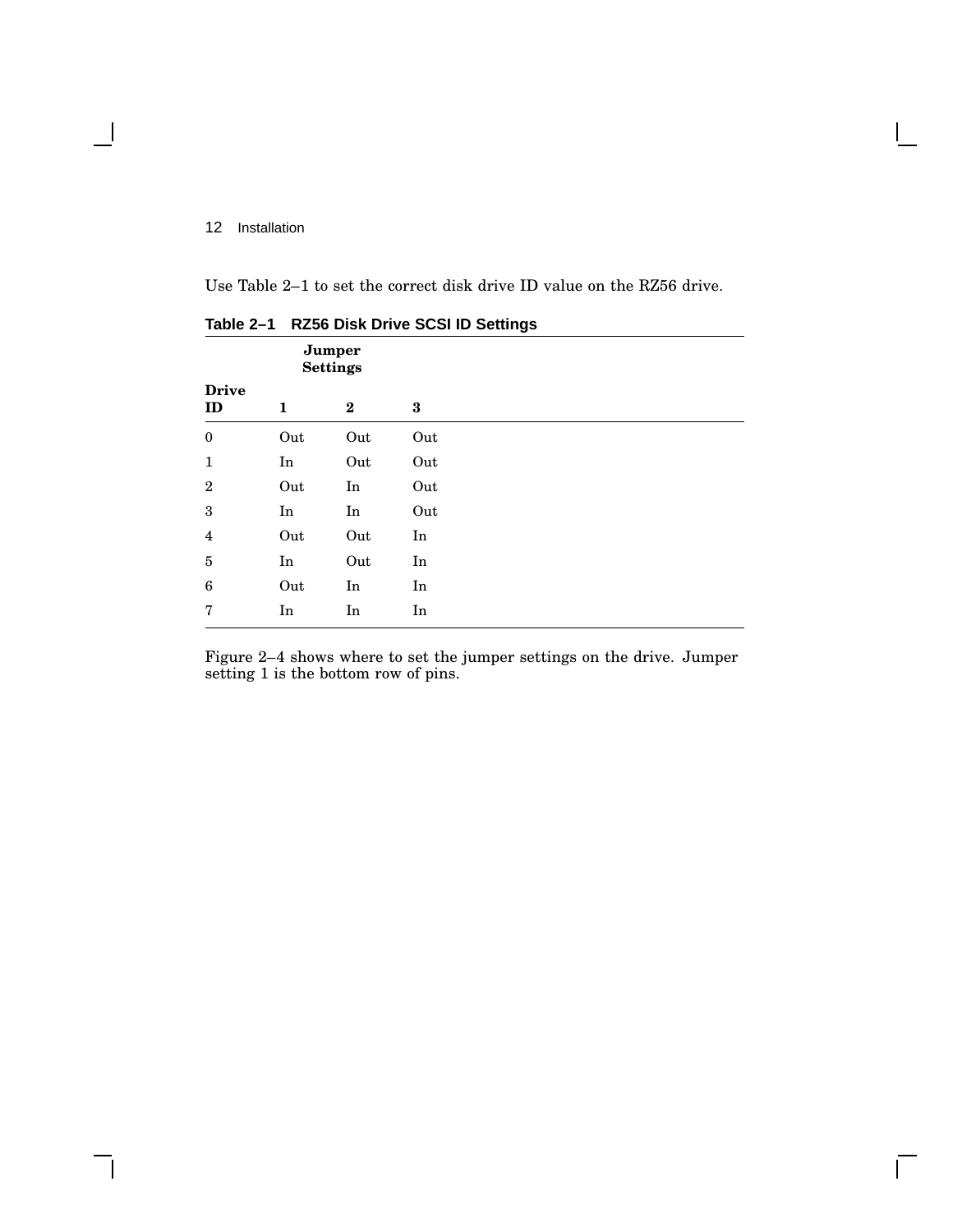

MA-X1002-89

#### **Figure 2–4 Setting RZ56 Disk Drive SCSI ID Jumpers**

The RZ56 drive connects to the SCSI bus, which runs from the I/O module, up into the mass storage area, around the back of the tape drive cavity, and back to the front of the mass storage area.

## **Installing the RZ56 Disk Drive into the Drive Slots**

Do the following steps to install the RZ56 disk drive into the rigthmost slot or any other drive slot on the mass storage area.

- 1. Turn off the workstation.
- 2. Remove the front cover from the workstation. Refer to Chapter 3 of the *VAXstation 3520/3540 Maintenance Guide*.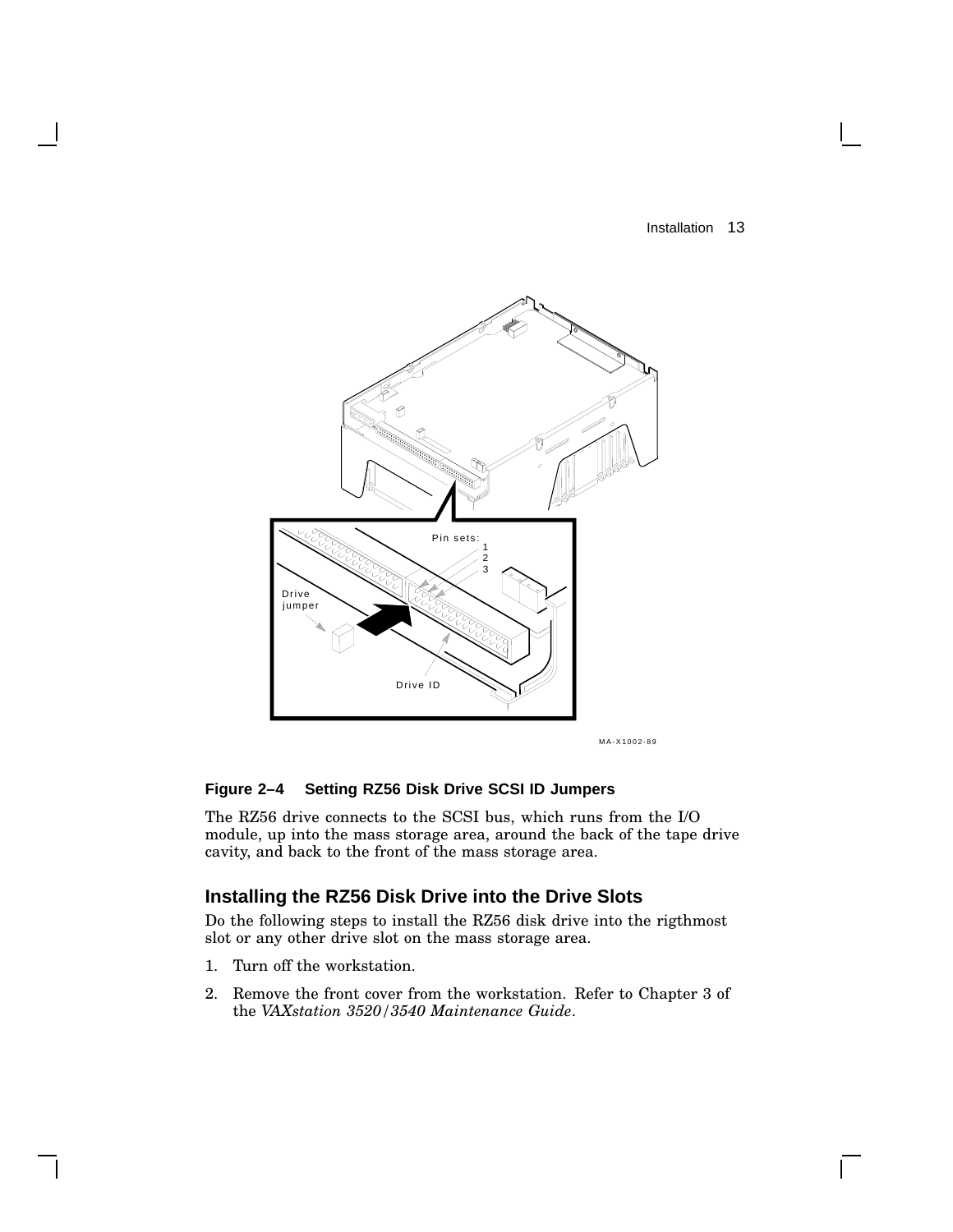- 14 Installation
- 3. Remove the mass storage cover. Refer to Chapter 3 of the *VAXstation 3520/3540 Maintenance Guide*.
- 4. Remove the control panel. Refer to Chapter 4 of the *VAXstation 3520/3540 Maintenance Guide*.
- 5. Verify that the SCSI ID switches are set correctly for each drive being installed (Table 2–1).

#### **NOTE**

#### **If the RZ56 disk drive is being installed in the rightmost slot of the mass storage area, it must be installed with the connectors facing the back of the mass storage area.**

6. Slide the drive into the rightmost available slot in the mass storage area, aligning the drive mounting brackets with the top and bottom shock mounts in the slot (Figure 2–5).

Figure 2–6 shows how to install the RZ56 disk drive into any slot other than the rightmost slot of the mass storage area.



**Figure 2–5 Installing the RZ56 Disk Drive in the Rightmost Slot**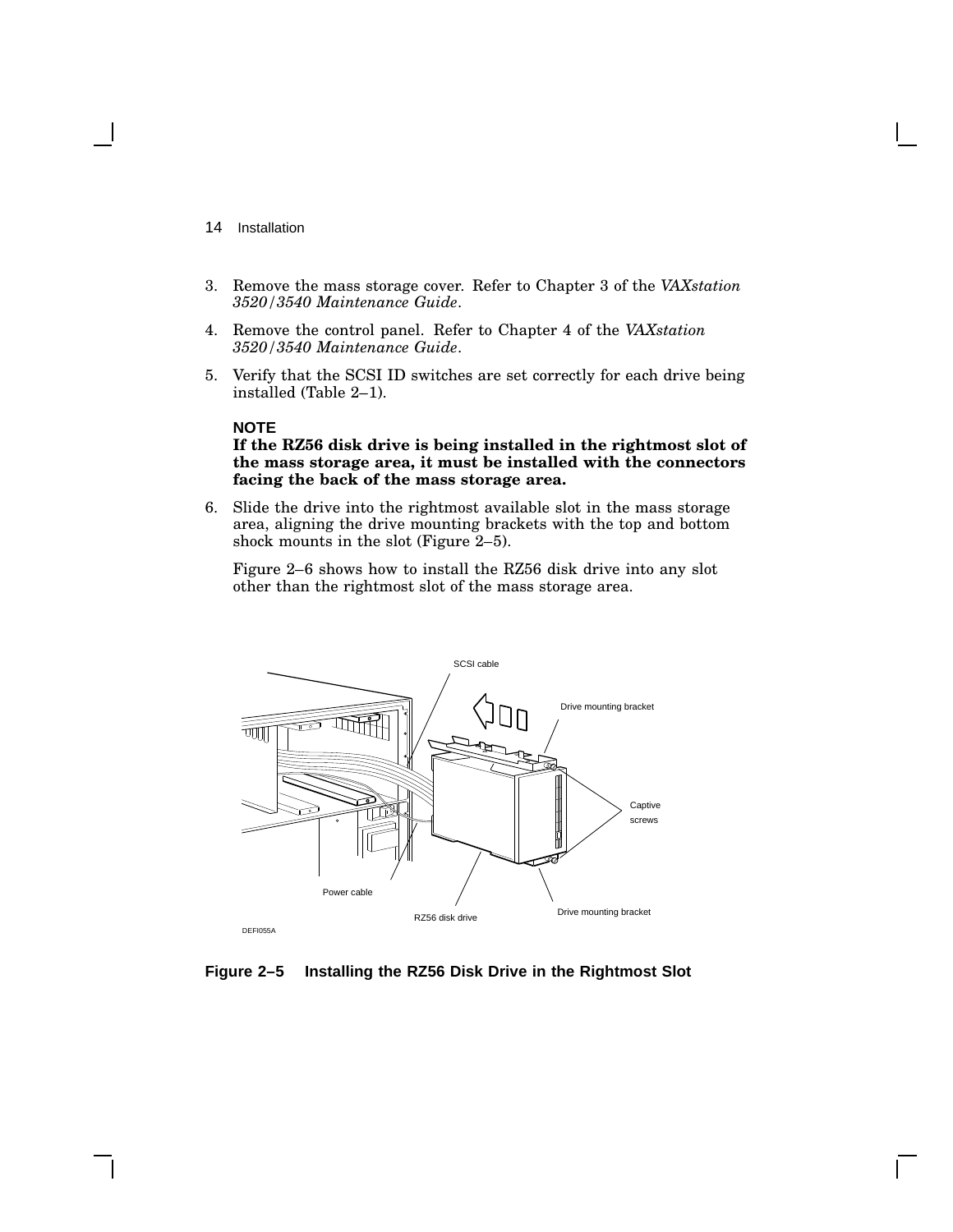

#### **Figure 2–6 Installing the RZ56 Disk Drive in Any Slot Other Than the Rightmost Slot**

- 7. Secure the drive to the mass storage area by turning the captive screws on both drive mounting brackets.
- 8. Connect the power connector to the connector on the drive.
- 9. Connect the SCSI cable to the connector on the drive
- 10. Replace the control panel and the mass storage cover.
- 11. Turn on the workstation.
- 12. Test the new configuration.
- 13. Replace the workstation covers.

For more information about the RZ56 drive, refer to the *RZ56 Disk Drive Service Manual*.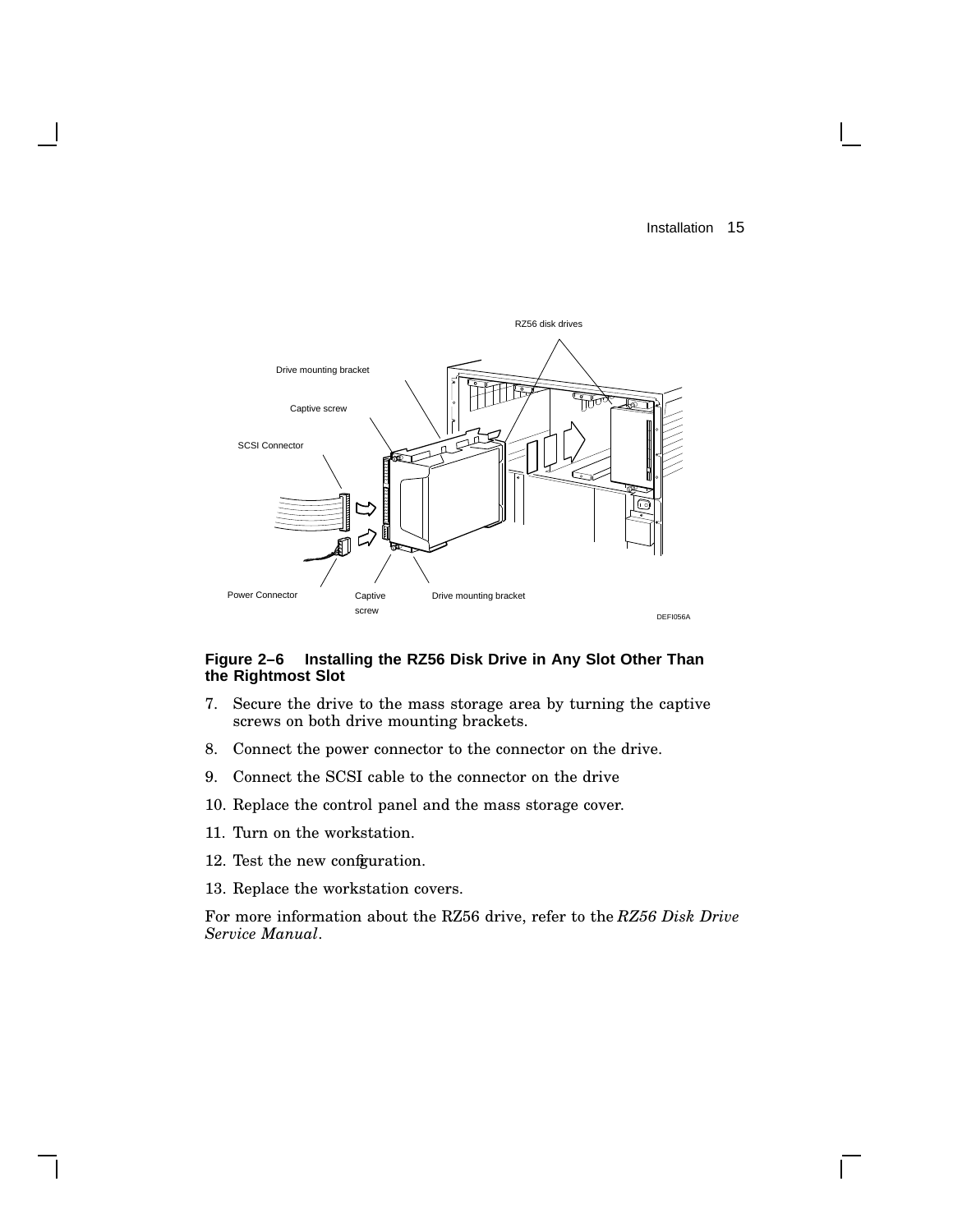# **3 Troubleshooting**

This chapter describes how to troubleshoot the MS60-CA memory module and the RZ56 disk drive options by using self-test and system exerciser diagnostics for the workstation.

#### **MS60-CA Memory Module**

The MS60-CA memory module uses internal diagnostics to perform self-test and DRAM array initialization.

#### **Self-Test Results**

The results of the self-test, in addition to the screen message, are indicated by the red and yellow LEDs on the front edge of the module. If the yellow LED is on and the red LED is not on, the module has passed the self-test. If the yellow LED is not on and the red LED is on, the module has either failed or the test is not finished. If both LEDs are on, the test has not started.

If the module failed self-test, replace the module. Refer to Chapter 4, *Removal and Replacement* for instructions on how to replace the module.

For additional information on troubleshooting, refer to Chapter 2 of the *VAXstation 3520/3540 Maintenance Guide*.

#### **RZ56 Disk Drive**

To troubleshoot the RZ56 disk drive, use the self-test and system exerciser diagnostics for the workstation.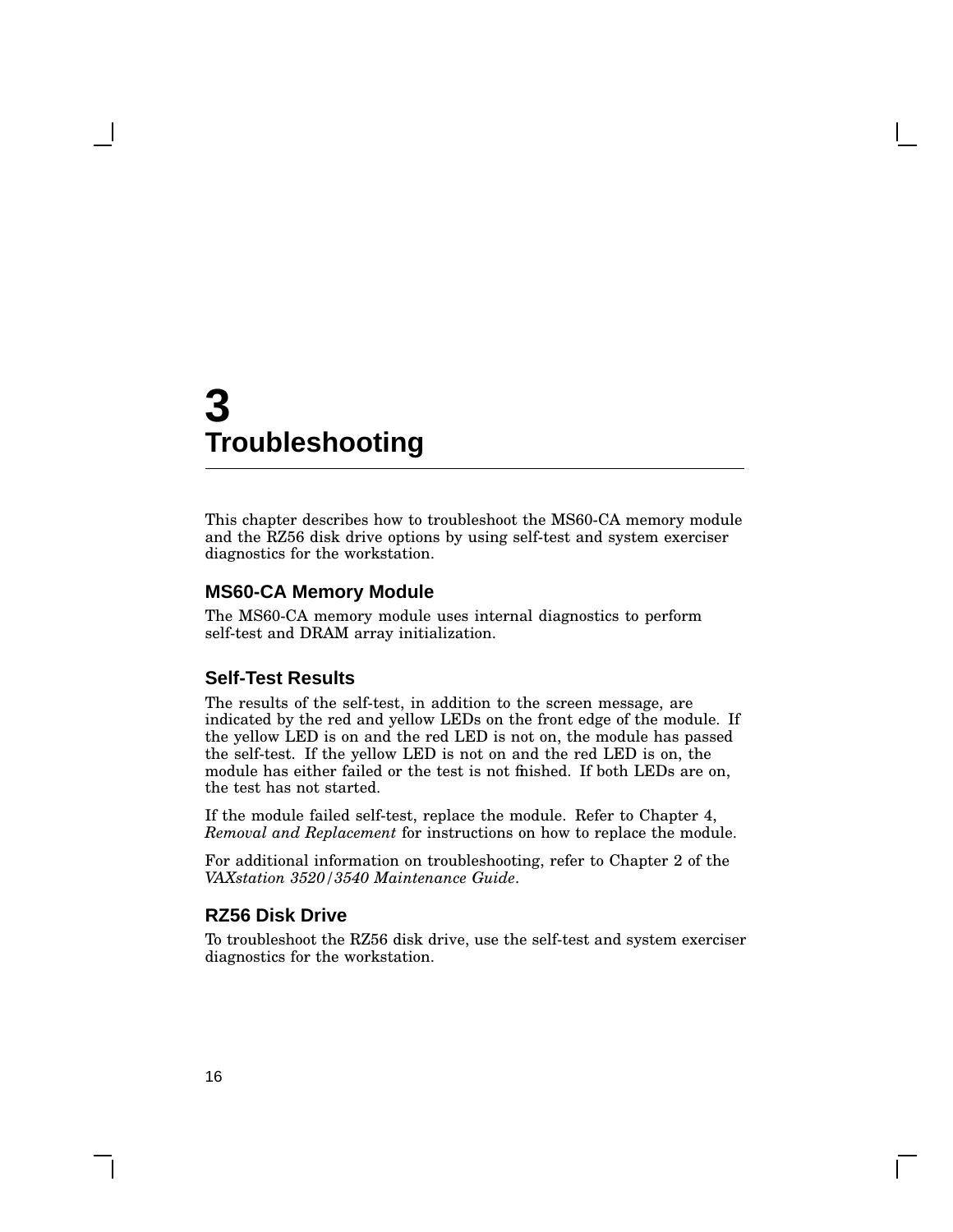Troubleshooting 17

## **Self-Test Results**

Figure 3–1 shows a sample power-up self-test display. This displays shows an error on SCSI 01240922.

For more information on self-test error codes, refer to Chapter 2 of the *VAXstation 3520/3540 Maintenance Guide*.

KA60 V1.1 F..E..D..C..B..A..9..8..7..6..5..4..3..2..1..0 5 01010004 L2003 4 ? V1.1 1 SSC 00000001 2 DZ 00000001 3 NI 19210770 4 SCSI 01240922 ? 00000001 7 01010002 L2004 3 ?? V1.1-B 1 GFX 20163B12 ?? 00000200 00000006 Tests completed. OC-E1, P1 OF-E1, P1 OC CPUxx >>>

#### **Figure 3–1 Sample Power-Up Self-Test Display**

#### **System Exerciser Results**

Table 3–1 lists the results of the system exerciser when in Field Service mode. The code for the drive shows that it is writeable and that no errors are present. Any error code other than those listed indicates an error is most likely on the disk, but never rule out the possibility of an error on the SCSI bus controller itself.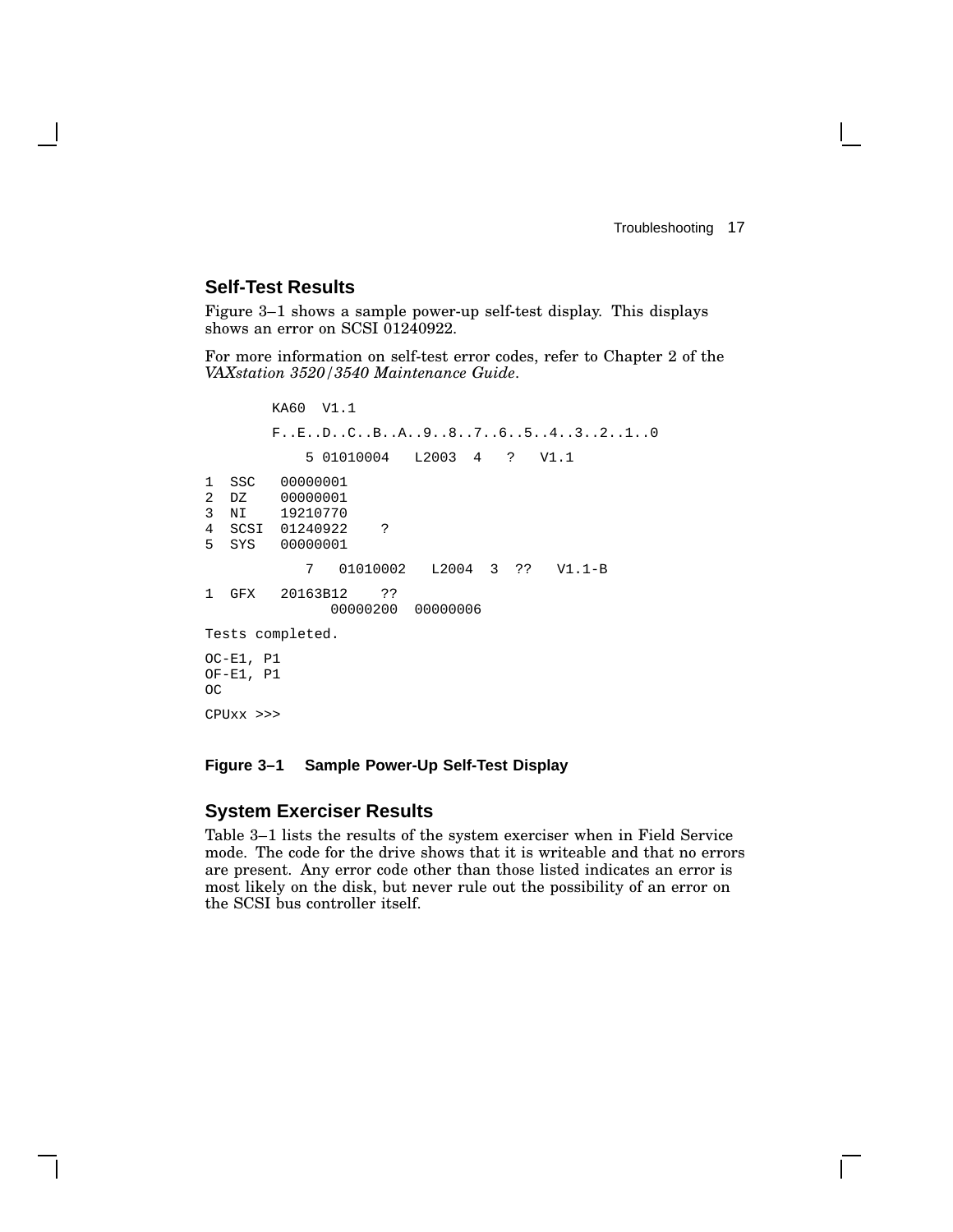#### 18 Troubleshooting

Figure 3–2 shows a sample display of a system exercise test results.

KA60-A VO.3 CU 0 00:28:41 7 GFX 0000.0001 37 0 00:24:32 34 5 DZ 0000.0001 45 0 00:25:00 20 5 NI 0000.0001 40 0 00:26:43 23 5 SCSI 70E5.0001 57 0 00:26:58 147 ?? 4103.0308<br>3,2 MEMORY 0067.0001 3,2 MEMORY 0067.0001 52 0 00:26:38 32 052F.2200 20 0 00:17:32 09

#### **Figure 3–2 Sample System Exerciser Test Display**

| Code                  | <b>Description</b>                                                  |
|-----------------------|---------------------------------------------------------------------|
| <b>SCSI 0000.0D01</b> | Good results. No error for drive at SCSI address<br>ID 0.           |
| <b>SCSI 1000.1D01</b> | Good results. No error for drive at SCSI address<br>ID 1.           |
| <b>SCSI 2000.1D01</b> | Good results. No error for drive at SCSI address<br>ID <sub>2</sub> |
| <b>SCSI 3000.1D01</b> | Good results. No error for drive at SCSI address<br>ID 3.           |
| SCSI 4000.1D01        | Good results. No error for drive at SCSI address<br>ID 4.           |

**Table 3–1 System Exerciser Results**

For additional information on troubleshooting, refer to Chapter 2 of the *VAXstation 3520/3540 Maintenance Guide*.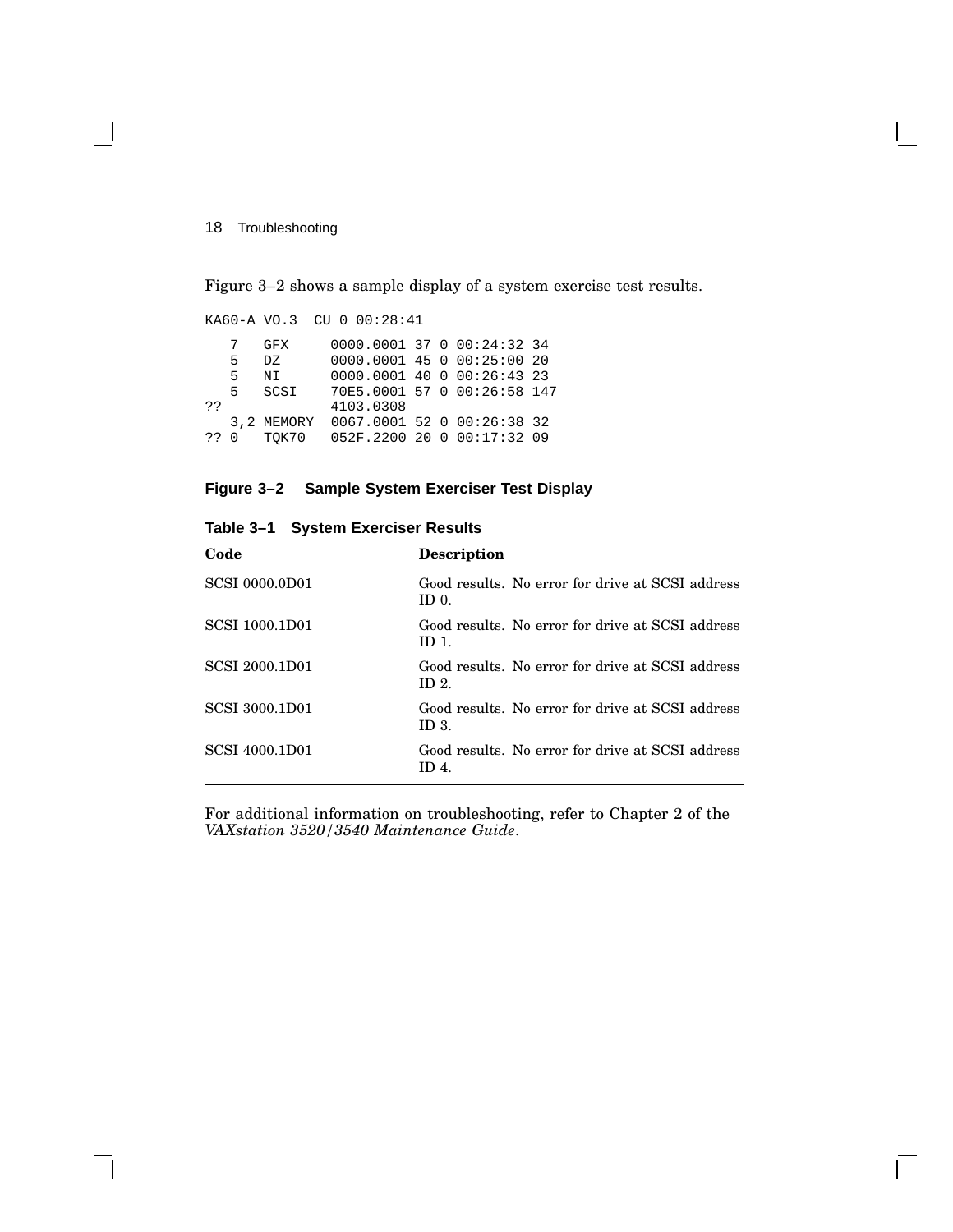# **4 Removal and Replacement**

This chapter describes how to remove and replace the MS60-CA memory module, the RZ56 disk drive, and the RZ56 disk drive electronic module.

Table 4–1 lists part numbers for Digital Field Service personnel who need to order individual items for replacement.

| Item                                                   | <b>Part Number</b>    |
|--------------------------------------------------------|-----------------------|
| Q-bus adapter module, DWFQA                            | L <sub>2002</sub> -00 |
| Synchronous I/O interface module,<br>DSV <sub>11</sub> | M3108-PA              |
| Asynchronous interface module,<br>CXY08                | M3119-YA              |
| Tape drive TK70, 296 Mbytes                            | TK70E-SA              |
| TK70 tape drive controller module,<br>TQK70            | M7559-00              |
| Tape drive TS05, 40.5 Mbytes                           | TS05-AA/AB            |
| TS05 tape drive controller module,<br>TSV05            | M7530-PA              |
| 32 Mbytes memory module, MS60-CA                       | $L2007-CA$            |
| Fixed-disk drive RZ56, 665 Mbytes                      | RZ56-E                |

**Table 4–1 System Field Replaceable Units (FRUs)**

 $\mathbf{I}$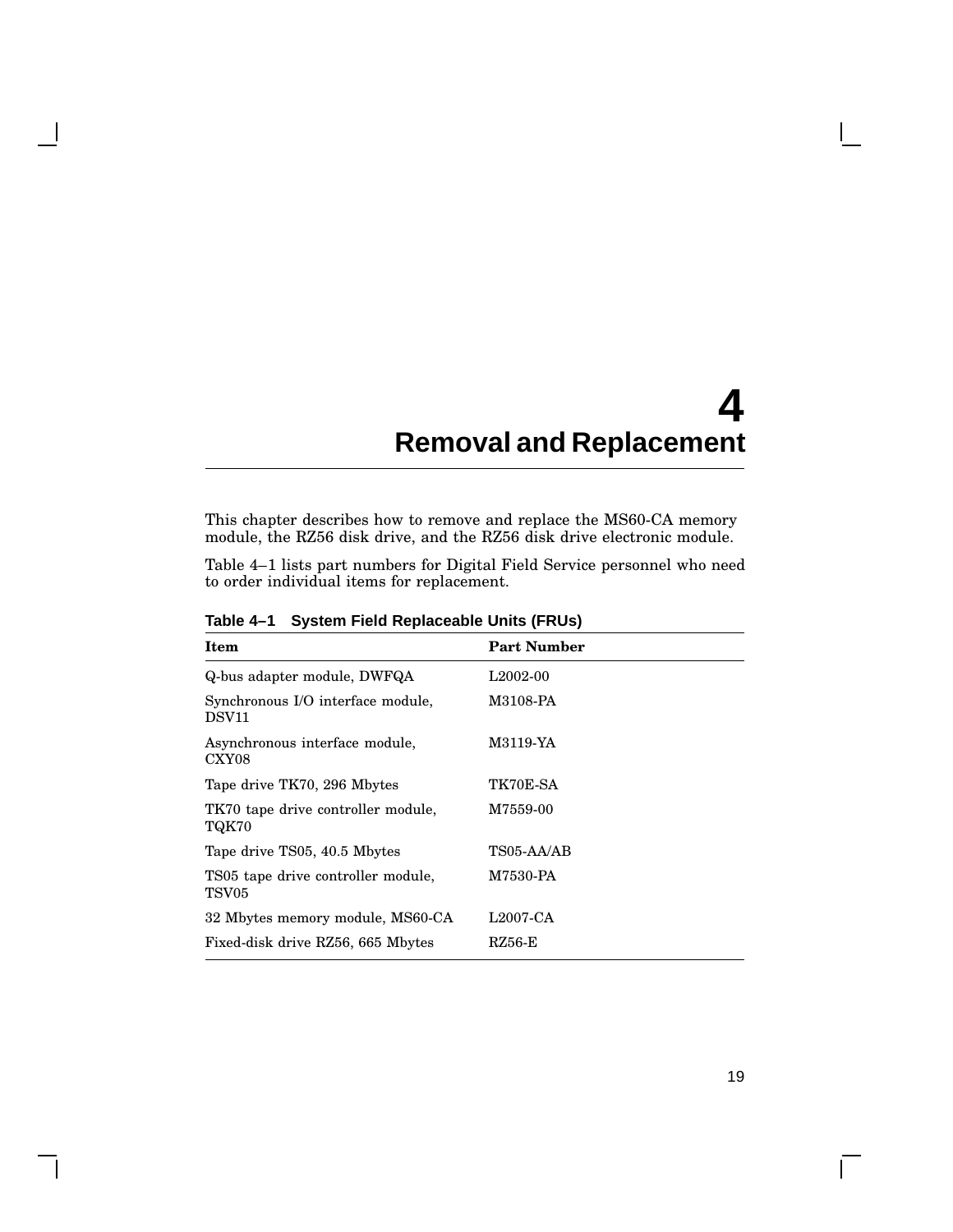20 Removal and Replacement

## **Removing the MS60-CA Memory Module**

The MS60-CA memory module resides in slot 5, 6, 8, or 9. If one module is configured with the workstation, it resides in slot 8. Slots 5, 6, and 9 are for additional memory modules.

Do the following steps to remove the MS60-CA memory module (observing antistatic procedures).

#### **NOTE**

**When removing a module, be sure to use proper antistatic procedures. Leave the workstation power cord plugged in to provide a ground for the antistatic mat and wrist strap.**

- 1. Turn off the workstation.
- 2. Remove the front cover from the workstation.
- 3. Remove the appropriate cover as needed.
- 4. Pull outward on the top and bottom release levers on the module.
- 5. Gently pull the module out of the card cage.

To replace a MS60-CA module, do the following:

- 1. Slide the module into the appropriate slot, making sure that it fits firmly into the backplane connectors.
- 2. Press the top and bottom release levers simultaneously (you must press these levers simultaneously for them to seat properly).
- 3. Replace the appropriate covers.
- 4. Test the module.

# **Removing the RZ56 Disk Drive**

Do the following steps to remove the RZ56 disk drive (observing antistatic procedures).

- 1. Turn off the workstation.
- 2. Remove the front cover from the workstation. See Chapter 3 of the *VAXstation 3520/3540 Maintenance Guide*.
- 3. Remove the mass storage cover. See Chapter 3 of the *VAXstation 3520/3540 Maintenance Guide*
- 4. Remove the control panel. See Chapter 4 of the *VAXstation 3520/3540 Maintenance Guide*.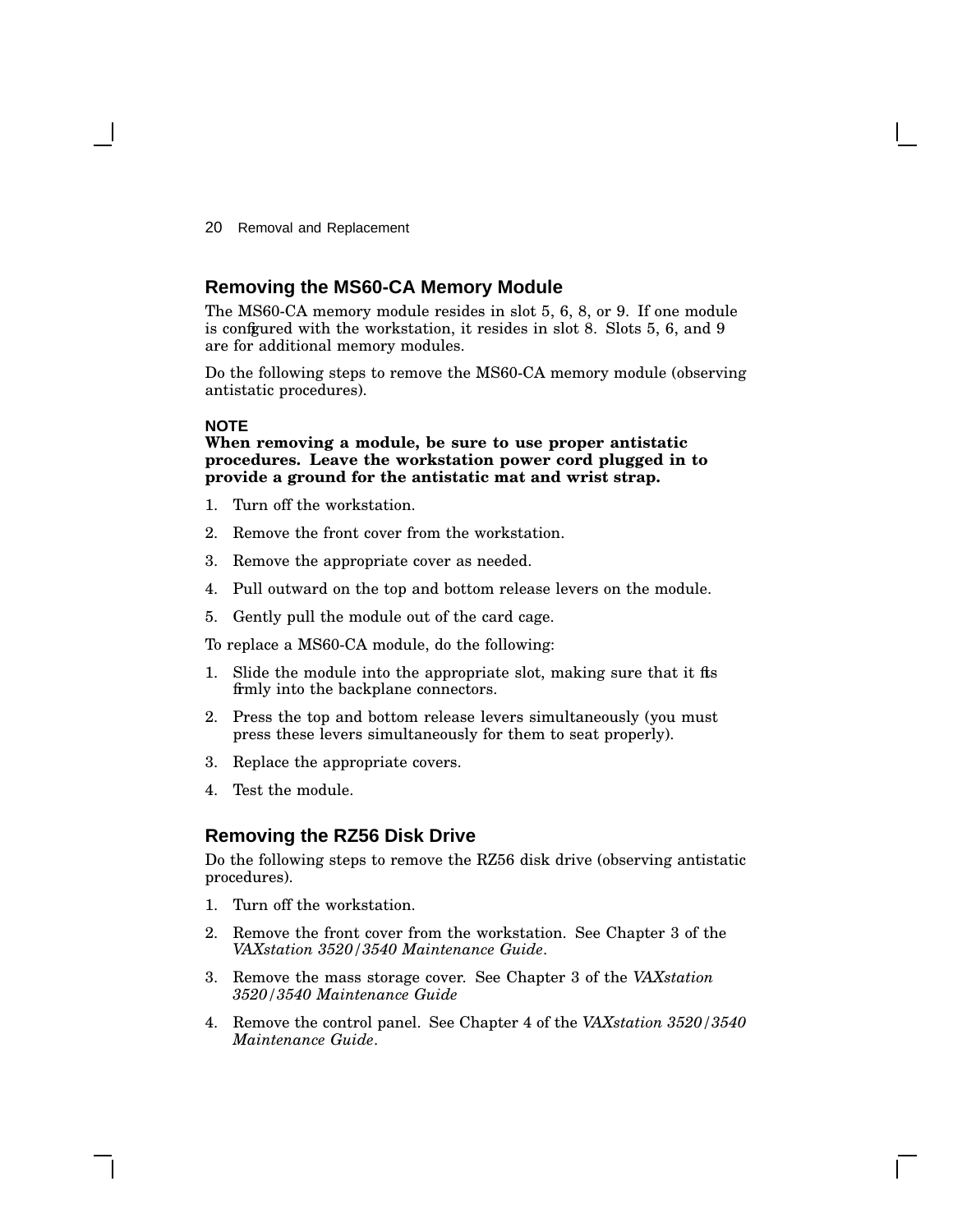$\mathbf{L}$ 

5. Disconnect the SCSI connector and the power connector from the disk drive (Figure 4–1).



## **Figure 4–1 Disconnecting the RZ56 Disk Drive Connectors**

- 6. Release the disk drive from its runners by loosening the captive screws above and below the disk drive (Figure 4–2).
- 7. Carefully slide the disk drive out of the mass storage area.



**Figure 4–2 Removing an RZ56 Disk Drive**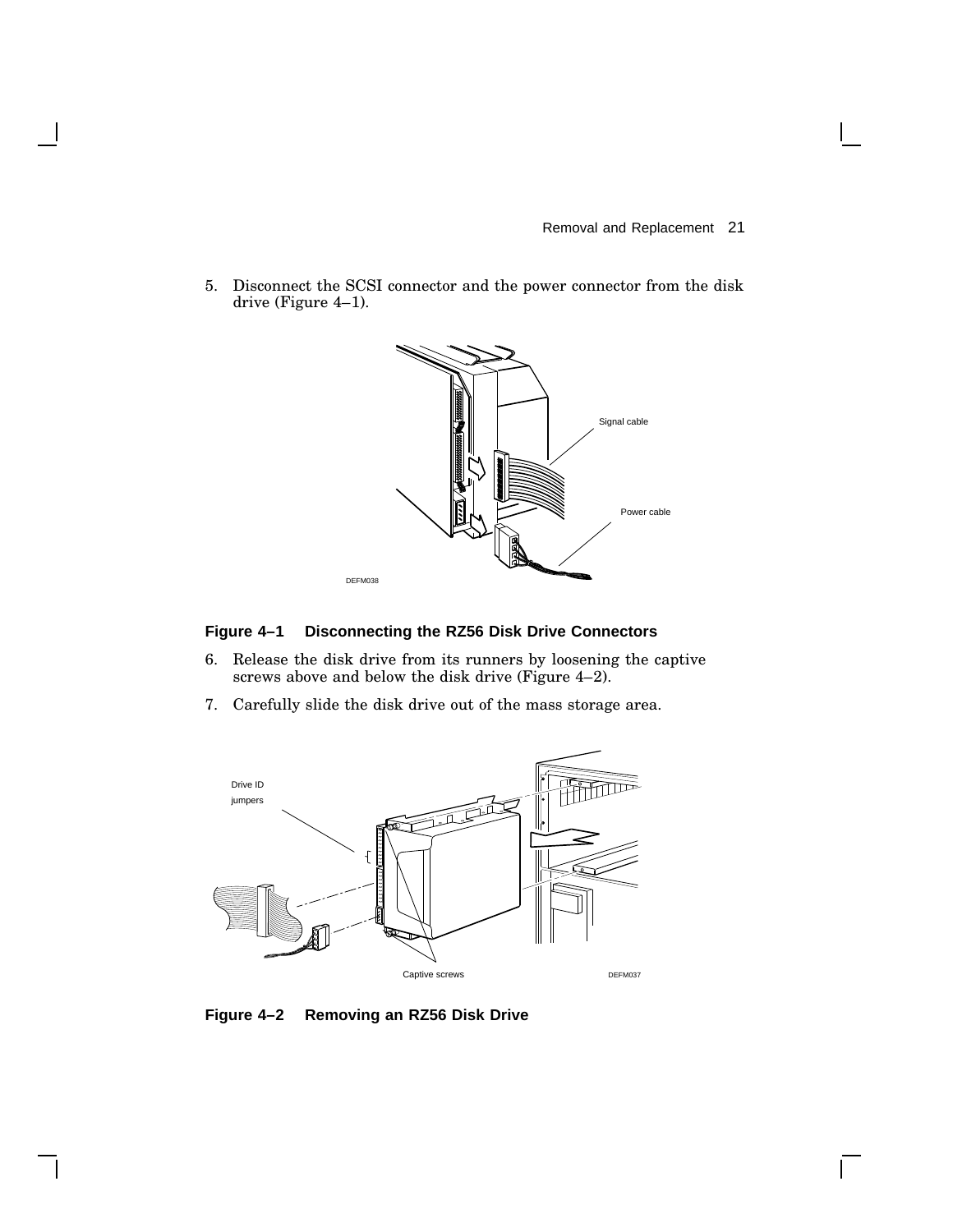- 22 Removal and Replacement
- 8. If you are installing a new drive, be sure to transfer the drive mounting brackets from the old RZ56 drive to the new one.
- 9. Set the drive jumper ID on the new RZ56 disk drive to the same position as on the old RZ56 disk drive you just removed. Refer to Figure 4–2 and Table 2–1 for assistance.

To replace the RZ56 disk drive, reverse the preceding steps.

After replacing the drive, turn on the workstation and run diagnostic tests to test the drive.

### **Removing the Drive Electronics Module**

Do the following steps to remove the RZ56 disk drive electronic module (observing antistatic procedures).

1. Carefully apply outward pressure to the center of the bezel with your thumb and fingers until the two bezel locking pins clear the holes in the frame.

#### **NOTE**

#### **The top center of the bezel must flex approximately 1/8 inch outward to clear the pins.**

2. While the bezel is clear of the locking pins, slide it upward until movement stops (about 3/8 inch). Then remove the bezel from the drive (Figure 4–3).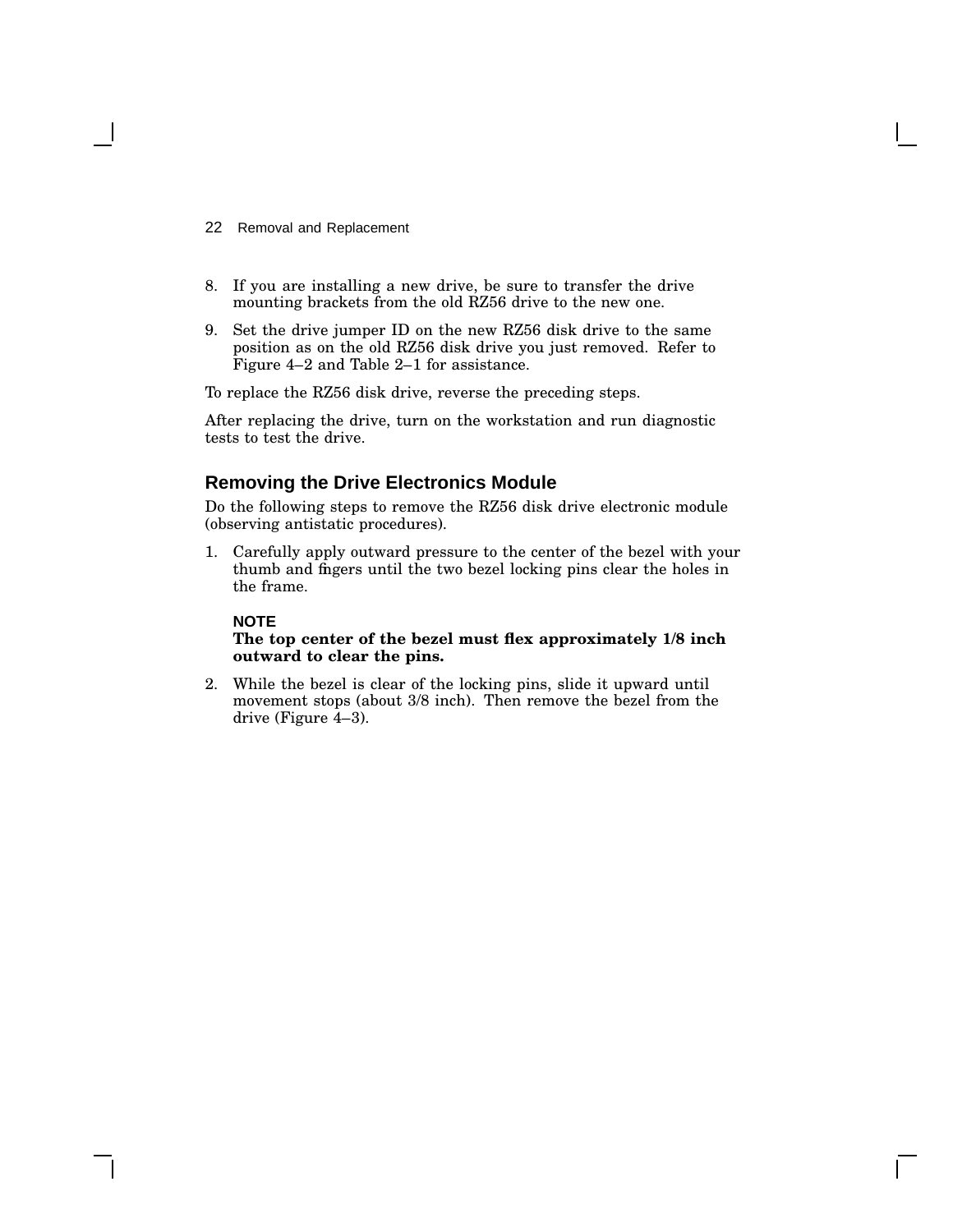## Removal and Replacement 23



MA-X1003-89

 $\Gamma$ 

**Figure 4–3 RZ56 Disk Drive Bezel Removal**

3. Remove the three screws (Figure 4–4).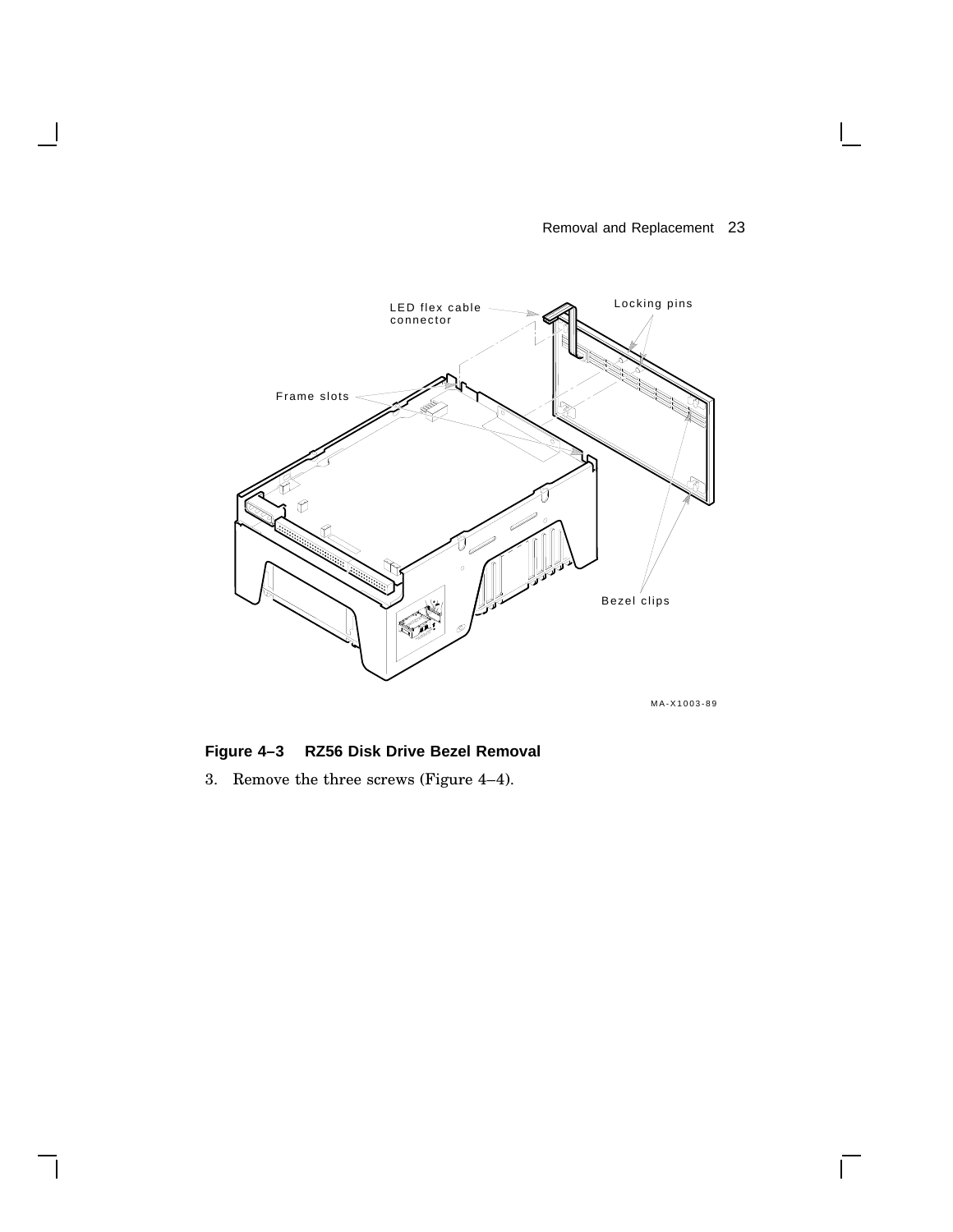## 24 Removal and Replacement



MA-X0923-89

 $\overline{\Gamma}$ 

# **Figure 4–4 RZ56 Disk Drive Electronic Module Removal**